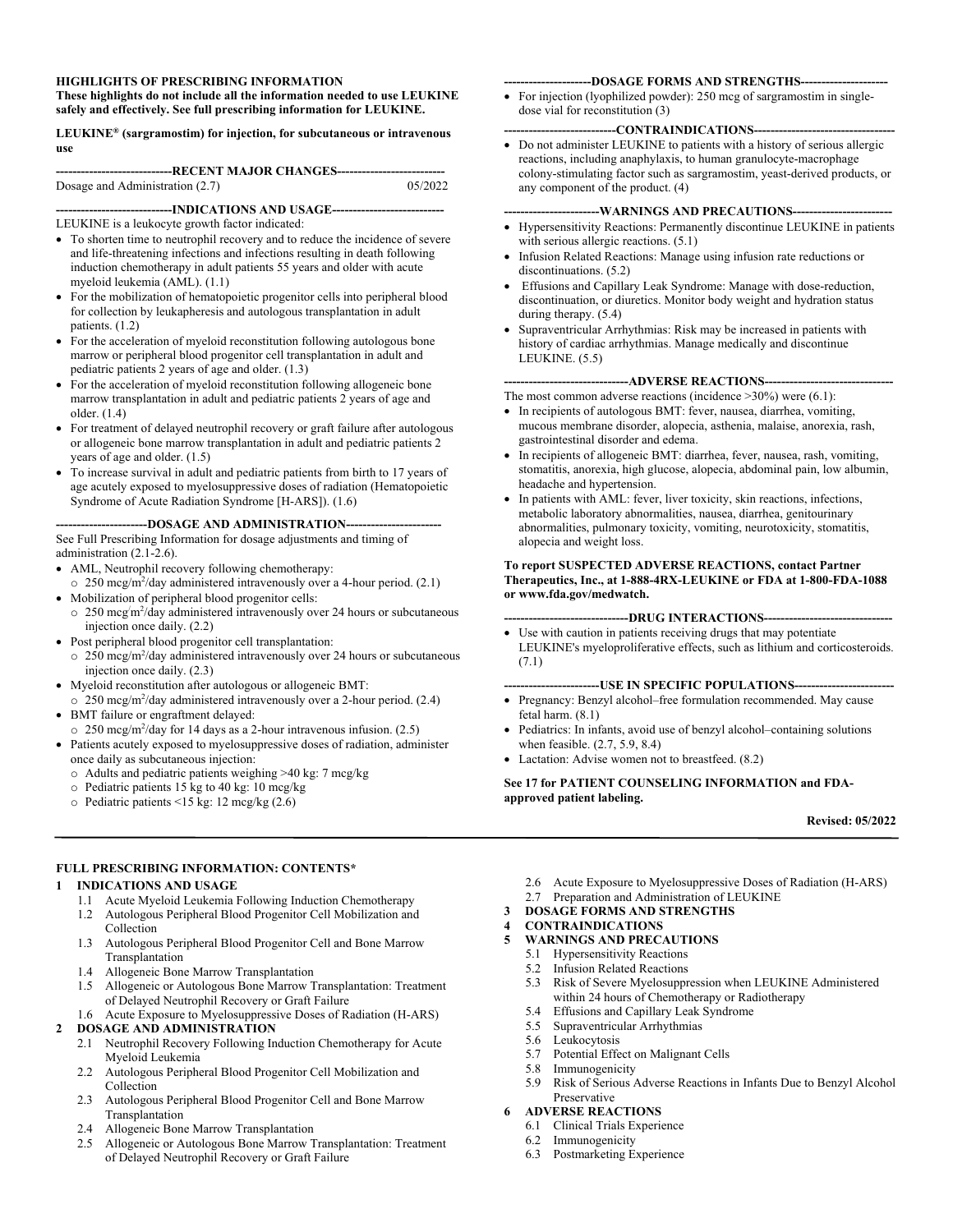#### **7 DRUG INTERACTIONS**

- 7.1 Concomitant Use with Products that Induce Myeloproliferation **8 USE IN SPECIFIC POPULATIONS** 
	- 8.1 Pregnancy
		-
	- 8.2 Lactation 8.4 Pediatric Use
	- 8.5 Geriatric Use
- **10 OVERDOSAGE**

#### **11 DESCRIPTION**

#### **12 CLINICAL PHARMACOLOGY**

- 12.1 Mechanism of Action
- 12.2 Pharmacodynamics
- 12.3 Pharmacokinetics
- **13 NONCLINICAL TOXICOLOGY** 
	- 13.1 Carcinogenesis, Mutagenesis, Impairment of Fertility

#### **14 CLINICAL STUDIES**

- 14.1 Following Induction Chemotherapy for Acute Myelogenous Leukemia
- 14.2 Autologous Peripheral Blood Progenitor Cell Mobilization and Collection
- 14.3 Autologous Peripheral Blood Progenitor Cell and Bone Marrow Transplantation
- 14.4 Allogeneic Bone Marrow Transplantation
- 14.5 Treatment of Delayed Neutrophil Recovery or Graft Failure After Allogeneic or Autologous Bone Marrow Transplantation
- 14.6 Acute Exposure to Myelosuppressive Doses of Radiation (H-ARS)

#### **16 HOW SUPPLIED/STORAGE AND HANDLING 17 PATIENT COUNSELING INFORMATION**

\*Sections or subsections omitted from the full prescribing information are not listed.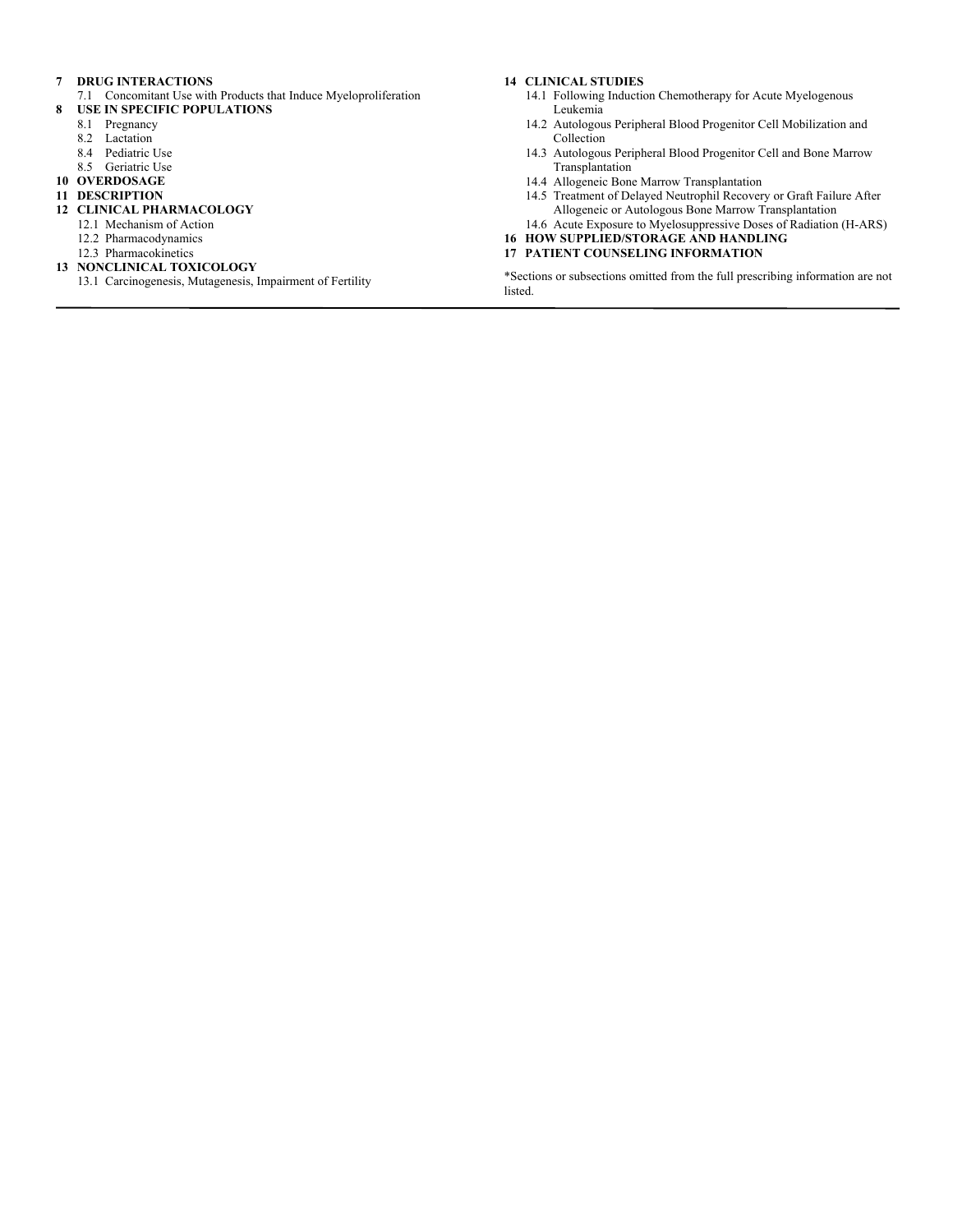## **FULL PRESCRIBING INFORMATION**

## **1 INDICATIONS AND USAGE**

## **1.1 Acute Myeloid Leukemia Following Induction Chemotherapy**

LEUKINE is indicated to shorten time to neutrophil recovery and to reduce the incidence of severe, life-threatening, or fatal infections following induction chemotherapy in adult patients 55 years and older with acute myeloid leukemia (AML).

## **1.2 Autologous Peripheral Blood Progenitor Cell Mobilization and Collection**

LEUKINE is indicated in adult patients with cancer undergoing autologous hematopoietic stem cell transplantation for the mobilization of hematopoietic progenitor cells into peripheral blood for collection by leukapheresis.

### **1.3 Autologous Peripheral Blood Progenitor Cell and Bone Marrow Transplantation**

LEUKINE is indicated for the acceleration of myeloid reconstitution following autologous peripheral blood progenitor cell (PBPC) or bone marrow transplantation in adult and pediatric patients 2 years of age and older with non-Hodgkin's lymphoma (NHL), acute lymphoblastic leukemia (ALL) and Hodgkin's lymphoma (HL).

## **1.4 Allogeneic Bone Marrow Transplantation**

LEUKINE is indicated for the acceleration of myeloid reconstitution in adult and pediatric patients 2 years of age and older undergoing allogeneic bone marrow transplantation from HLAmatched related donors.

### **1.5 Allogeneic or Autologous Bone Marrow Transplantation: Treatment of Delayed Neutrophil Recovery or Graft Failure**

LEUKINE is indicated for the treatment of adult and pediatric patients 2 years and older who have undergone allogeneic or autologous bone marrow transplantation in whom neutrophil recovery is delayed or failed.

## **1.6 Acute Exposure to Myelosuppressive Doses of Radiation (H-ARS)**

LEUKINE is indicated to increase survival in adult and pediatric patients from birth to 17 years of age acutely exposed to myelosuppressive doses of radiation (Hematopoietic Syndrome of Acute Radiation Syndrome [H-ARS]).

## **2 DOSAGE AND ADMINISTRATION**

### **2.1 Neutrophil Recovery Following Induction Chemotherapy for Acute Myeloid Leukemia**

The recommended dose is  $250 \text{~mg/m}^2$ /day administered intravenously over a 4-hour period starting approximately on day 11 or four days following the completion of induction chemotherapy, if the day 10 bone marrow is hypoplastic with less than 5% blasts. If a second cycle of induction chemotherapy is necessary, administer LEUKINE approximately four days after the completion of chemotherapy if the bone marrow is hypoplastic with less than 5% blasts. Continue LEUKINE until an absolute neutrophil count (ANC) greater than  $1500$  cells/mm<sup>3</sup> for 3 consecutive days or a maximum of 42 days. Do not administer LEUKINE within 24 hours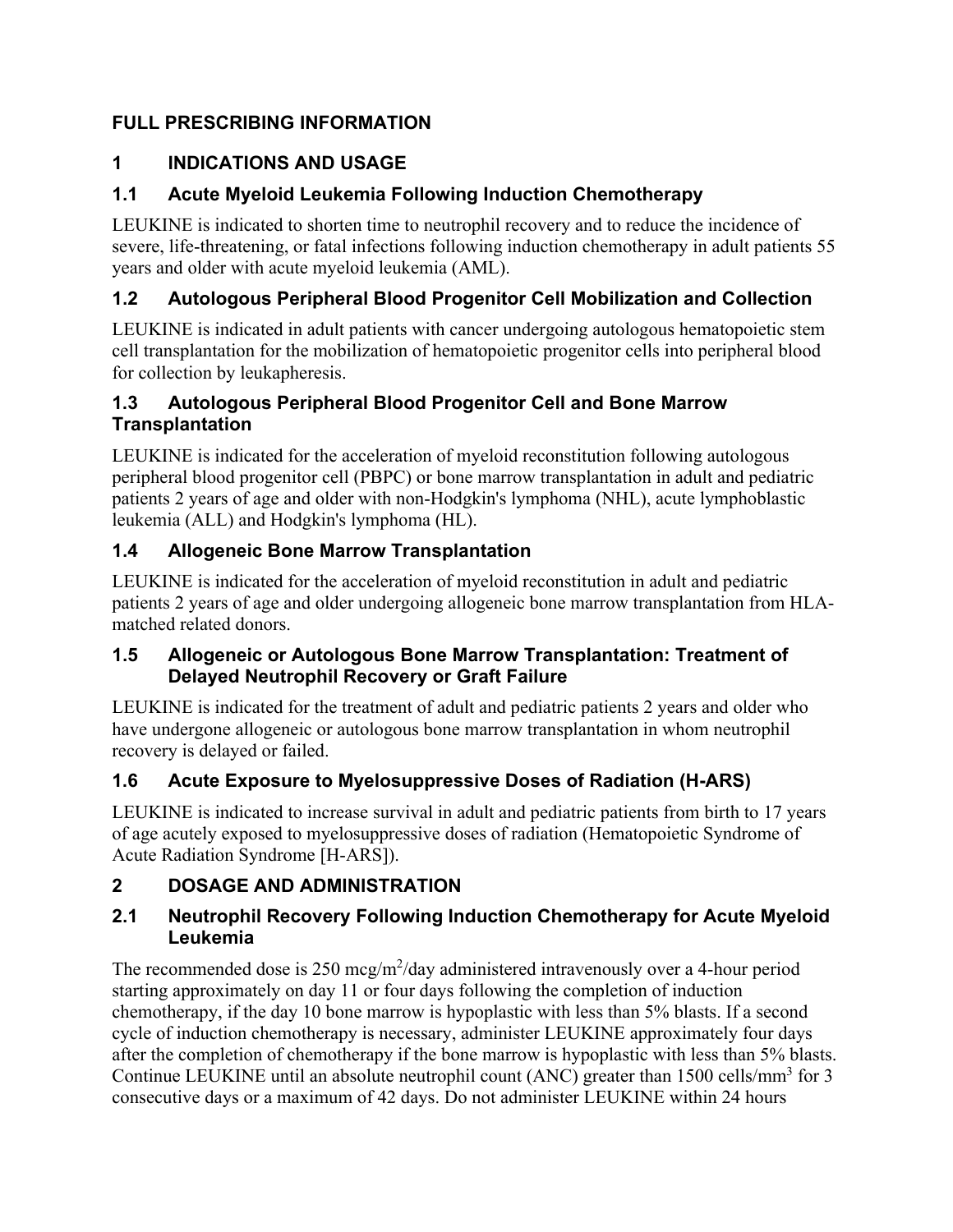preceding or following receipt of chemotherapy or radiotherapy *[see Warnings and Precautions (5.3)]*.

### Dose Modifications

Obtain a CBC with differential twice per week during LEUKINE therapy and modify the dose for the following:

- Leukemic regrowth: Discontinue LEUKINE immediately
- Grade 3 or 4 adverse reactions: Reduce the dose of LEUKINE by 50% or interrupt dosing until the reaction abates
- ANC greater than  $20,000$  cells/mm<sup>3</sup>: Interrupt LEUKINE treatment or reduce the dose by 50%

## **2.2 Autologous Peripheral Blood Progenitor Cell Mobilization and Collection**

The recommended dose is  $250 \text{~mcg/m}^2$ /day administered intravenously over 24 hours or subcutaneously once daily. Continue at the same dose through the period of PBPC collection. The optimal schedule for PBPC collection has not been established. In clinical studies, collection of PBPC was usually begun after 5 days of LEUKINE and performed daily until protocol specified targets were achieved *[see Clinical Studies (14)]*.

If WBC greater than  $50,000$  cells/mm<sup>3</sup>, reduce the LEUKINE dose by  $50\%$ . Consider other mobilization therapy if adequate numbers of progenitor cells are not collected.

#### **2.3 Autologous Peripheral Blood Progenitor Cell and Bone Marrow Transplantation**

## Autologous Peripheral Blood Progenitor Cell Transplantation

The recommended dose is  $250 \text{~mcg/m}^2$ /day administered intravenously over 24 hours or subcutaneously once daily beginning immediately following infusion of progenitor cells and continuing until an ANC greater than 1500 cells/mm<sup>3</sup> for three consecutive days is attained. Do not administer LEUKINE within 24 hours preceding or following receipt of chemotherapy or radiotherapy.

### Autologous Bone Marrow Transplantation

The recommended dose is  $250 \text{~mg/m}^2$ /day administered intravenously over a 2-hour period beginning two to four hours after bone marrow infusion, and not less than 24 hours after the last dose of chemotherapy or radiotherapy. Do not administer LEUKINE until the post marrow infusion ANC is less than  $500$  cells/mm<sup>3</sup>. Continue LEUKINE until an ANC greater than  $1500$ cells/mm<sup>3</sup> for three consecutive days is attained. Do not administer LEUKINE within 24 hours preceding or following receipt of chemotherapy or radiotherapy *[see Warnings and Precautions (5.3)]*.

## **2.4 Allogeneic Bone Marrow Transplantation**

The recommended dose is  $250 \text{~mg/m}^2$ /day administered intravenously over a 2-hour period beginning two to four hours after bone marrow infusion, and not less than 24 hours after the last dose of chemotherapy or radiotherapy. Do not administer LEUKINE until the post marrow infusion ANC is less than  $500$  cells/mm<sup>3</sup>. Continue LEUKINE until an ANC greater than  $1500$ cells/mm<sup>3</sup> for three consecutive days is attained. Do not administer LEUKINE within 24 hours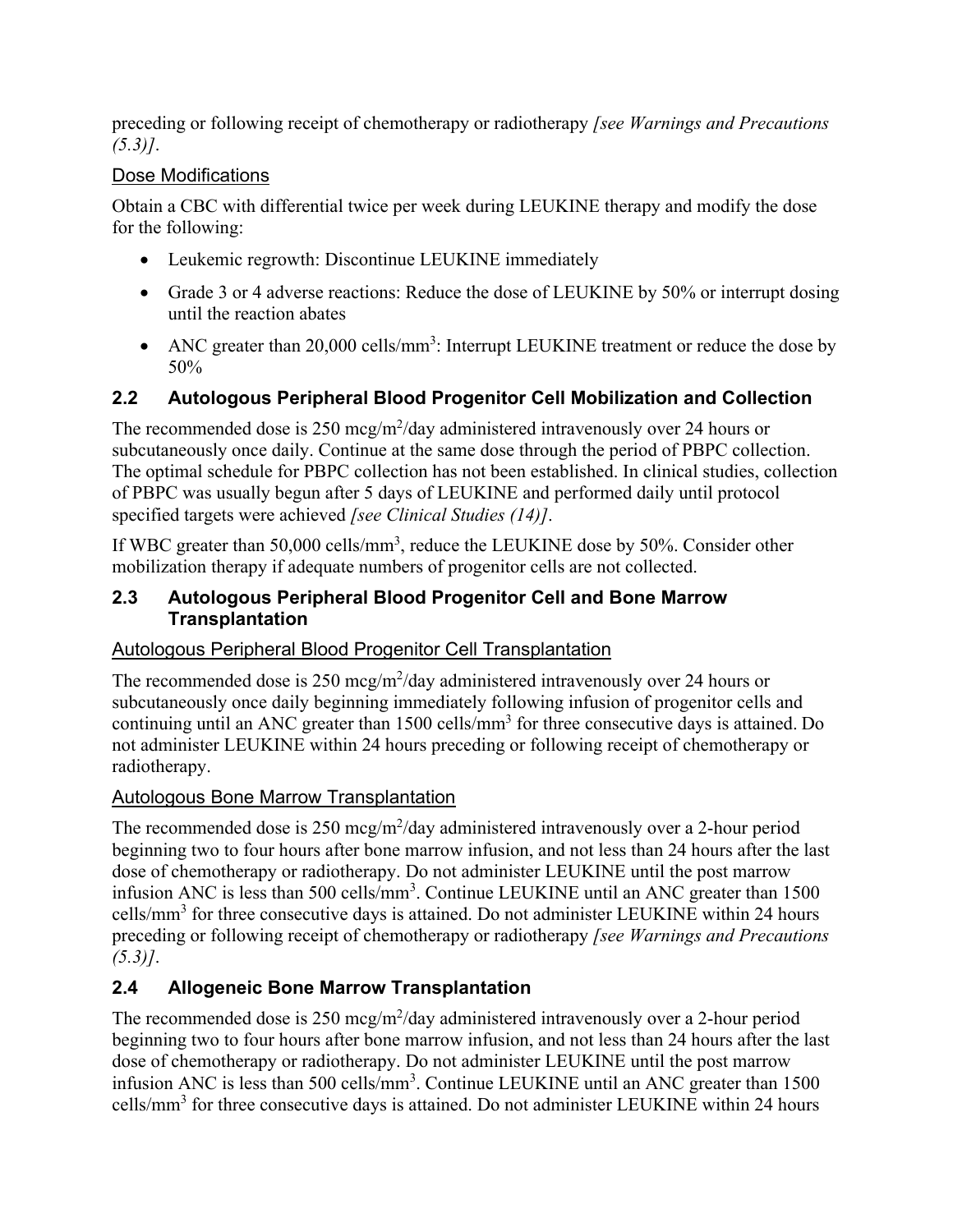preceding or following receipt of chemotherapy or radiotherapy *[see Warnings and Precautions (5.3)]*.

### Dose Modifications

Obtain a CBC with differential twice per week during LEUKINE therapy and modify the dose as for the following:

- Disease progression or blast cell appearance: Discontinue LEUKINE immediately
- Grade 3 or 4 adverse reactions: Reduce the dose of LEUKINE by 50% or temporarily discontinue until the reaction abates
- WBC greater than 50,000 cells/mm<sup>3</sup> or ANC greater than 20,000 cells/mm<sup>3</sup>: Interrupt LEUKINE treatment or reduce the dose by 50%

### **2.5 Allogeneic or Autologous Bone Marrow Transplantation: Treatment of Delayed Neutrophil Recovery or Graft Failure**

The recommended dose is  $250 \text{~mcg/m}^2$ /day for 14 days as a 2-hour intravenous infusion. The dose can be repeated after 7 days off therapy if neutrophil recovery has not occurred. If neutrophil recovery still has not occurred, a third course of 500 mcg/m<sup>2</sup>/day for 14 days may be tried after another 7 days off therapy. If there is still no improvement, it is unlikely that further dose escalation will be beneficial.

### Dose Modifications

Obtain a CBC with differential twice per week during LEUKINE therapy and modify the dose as for the following:

- Disease progression or blast cell appearance: Discontinue LEUKINE immediately
- Grade 3 or 4 adverse reactions: Reduce the dose of LEUKINE by 50% or temporarily discontinue until the reaction abates
- WBC greater than 50,000 cells/mm<sup>3</sup> or ANC greater than 20,000 cells/mm<sup>3</sup>: Interrupt LEUKINE treatment or reduce the dose by 50%

## **2.6 Acute Exposure to Myelosuppressive Doses of Radiation (H-ARS)**

For patients with H-ARS, the recommended dose of LEUKINE is a subcutaneous injection administered once daily as follows:

- 7 mcg/kg in adult and pediatric patients weighing greater than  $40 \text{ kg}$
- 10 mcg/kg in pediatric patients weighing 15 kg to 40 kg
- 12 mcg/kg in pediatric patients weighing less than 15 kg

Administer LEUKINE as soon as possible after suspected or confirmed exposure to radiation doses greater than 2 gray (Gy).

Estimate a patient's absorbed radiation dose (i.e., level of radiation exposure) based on information from public health authorities, biodosimetry if available, or clinical findings such as time to onset of vomiting or lymphocyte depletion kinetics.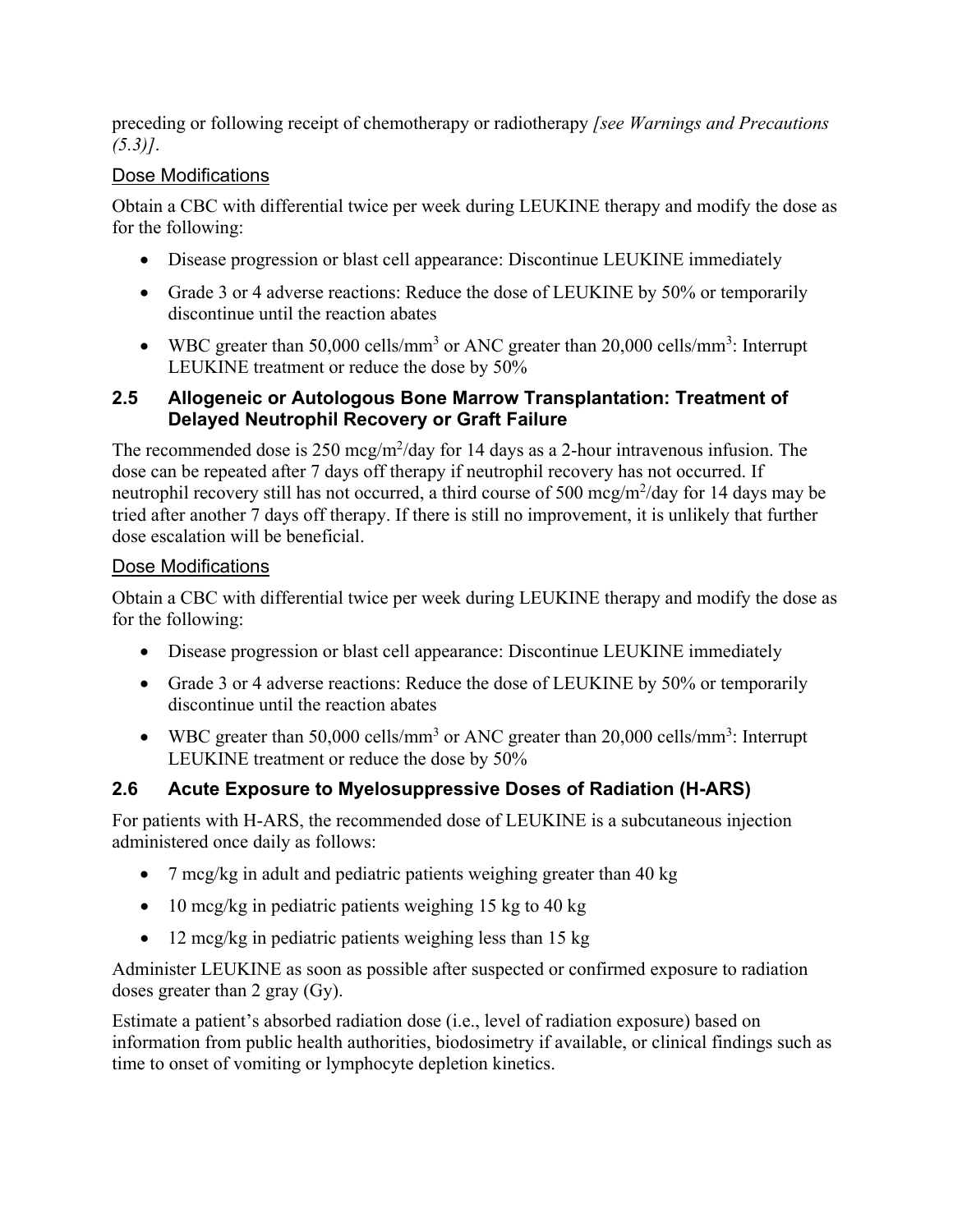Obtain a baseline CBC with differential and then serial CBCs approximately every third day until the ANC remains greater than  $1,000/\text{mm}^3$  for three consecutive CBCs. Do not delay administration of LEUKINE if a CBC is not readily available.

Continue administration of LEUKINE until the ANC remains greater than  $1,000/\text{mm}^3$  for three consecutive CBCs or exceeds 10,000/mm<sup>3</sup> after a radiation-induced nadir.

## **2.7 Preparation and Administration of LEUKINE**

- Do not administer LEUKINE simultaneously with or within 24 hours preceding cytotoxic chemotherapy or radiotherapy or within 24 hours following chemotherapy *[see Warnings and Precautions (5.3)]*.
- LEUKINE for injection is a sterile, preservative-free lyophilized powder that requires reconstitution with 1 mL Sterile Water for Injection (without preservative), USP, to yield a clear, colorless single-dose solution or 1 mL Bacteriostatic Water for Injection, USP (with 0.9% benzyl alcohol as preservative) to yield a clear, colorless single-dose solution.

### **Use only LEUKINE for injection (lyophilized powder) reconstituted with Sterile Water for Injection without preservatives when administering LEUKINE to neonates or infants to avoid benzyl alcohol exposure** *[see Warnings and Precautions (5.9)]***.**

## **Do NOT use an in-line membrane filter for intravenous infusion of LEUKINE.**

- Store reconstituted solution under refrigeration at  $2^{\circ}$ C to  $8^{\circ}$ C (36°F to 46°F); DO NOT FREEZE.
- In the absence of compatibility and stability information, do not add other medication to infusion solutions containing LEUKINE. Use only 0.9% Sodium Chloride Injection, USP to prepare intravenous infusion solutions.
- Parenteral drug products should be inspected visually for particulate matter and discoloration prior to administration. If particulate matter is present or the solution is discolored, the vial should not be used.

## **LEUKINE for Injection Preparation**

Reconstitute the lyophilized powder with 1 mL of diluent. Do not mix the contents of vials reconstituted with different diluents together. Reconstitute with either Sterile Water for Injection, USP (without preservative) or Bacteriostatic Water for Injection, USP (0.9% benzyl alcohol) for intravenous or subcutaneous administration. Discard any unused portions.

- When reconstituted with *Sterile Water for Injection, USP (without preservative),* may store the reconstituted solution refrigerated at 2°C to 8°C and must use within 24 hours following reconstitution.
- When reconstituted with *Bacteriostatic Water for Injection, USP (0.9% benzyl alcohol)*, may store the reconstituted solution refrigerated at 2°C to 8°C and must use within 20 days following reconstitution.

## LEUKINE for Intravenous Administration

Dilute reconstituted LEUKINE in 0.9% Sodium Chloride Injection, USP. If the final concentration of LEUKINE is less than 10 mcg/mL, add Albumin (Human) to a final concentration of 0.1% [1 mL 5% Albumin (Human) per 1 mL 0.9% Sodium Chloride Injection,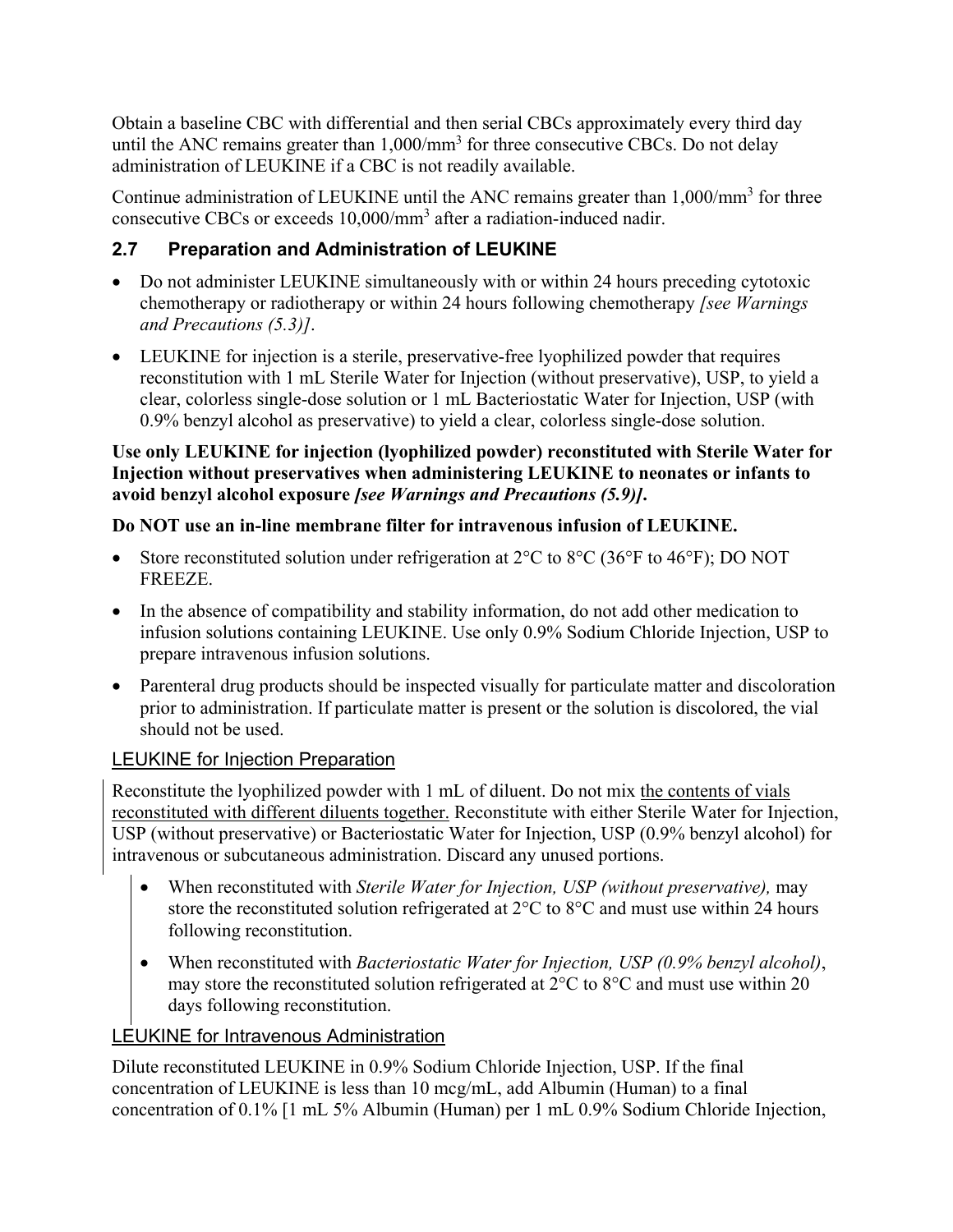USP] to prevent adsorption of LEUKINE to the drug delivery system. LEUKINE for intravenous administration must be used immediately after dilution with 0.9 % Sodium Chloride Injection, USP.

## **3 DOSAGE FORMS AND STRENGTHS**

 For injection: 250 mcg of sargramostim as a white lyophilized powder in a single-dose vial for reconstitution

## **4 CONTRAINDICATIONS**

Do not administer LEUKINE to patients with a history of serious allergic reactions, including anaphylaxis, to human granulocyte-macrophage colony-stimulating factor such as sargramostim, yeast-derived products, or any component of the product. Anaphylactic reactions have been reported with LEUKINE *[see Warnings and Precautions (5.1)].*

# **5 WARNINGS AND PRECAUTIONS**

## **5.1 Hypersensitivity Reactions**

Serious hypersensitivity reactions, including anaphylactic reactions, have been reported with LEUKINE. Parenteral administration of LEUKINE should be attended by appropriate precautions in case an allergic or untoward reaction occurs. If any serious allergic or anaphylactic reaction occurs, immediately discontinue LEUKINE therapy and institute medical management. Discontinue LEUKINE permanently for patients with serious allergic reactions.

## **5.2 Infusion Related Reactions**

LEUKINE can cause infusion-related reactions. Infusion-related reactions may be characterized by respiratory distress, hypoxia, flushing, hypotension, syncope, and/or tachycardia following the first administration of LEUKINE in a particular cycle. These signs have resolved with symptomatic treatment and usually do not recur with subsequent doses in the same cycle of treatment.

Observe closely during infusion for symptoms, particularly in patients with pre-existing lung disease. If patients display dyspnea or other acute symptoms, reduce the rate of infusion by 50%. If symptoms persist or worsen despite rate reduction, discontinue the LEUKINE infusion. If patient experiences infusion-related reaction, subsequent intravenous infusions may be administered following the standard dose schedule with careful monitoring.

### **5.3 Risk of Severe Myelosuppression when LEUKINE Administered within 24 hours of Chemotherapy or Radiotherapy**

Due to the potential sensitivity of rapidly dividing hematopoietic progenitor cells, LEUKINE should not be administered simultaneously with or within 24 hours preceding cytotoxic chemotherapy or radiotherapy or within 24 hours following chemotherapy. In one controlled study, patients with small cell lung cancer received LEUKINE and concurrent thoracic radiotherapy and chemotherapy or the identical radiotherapy and chemotherapy without LEUKINE. The patients randomized to LEUKINE had significantly higher incidence of adverse reactions, including higher mortality and a higher incidence of grade 3 and 4 infections and grade 3 and 4 thrombocytopenia.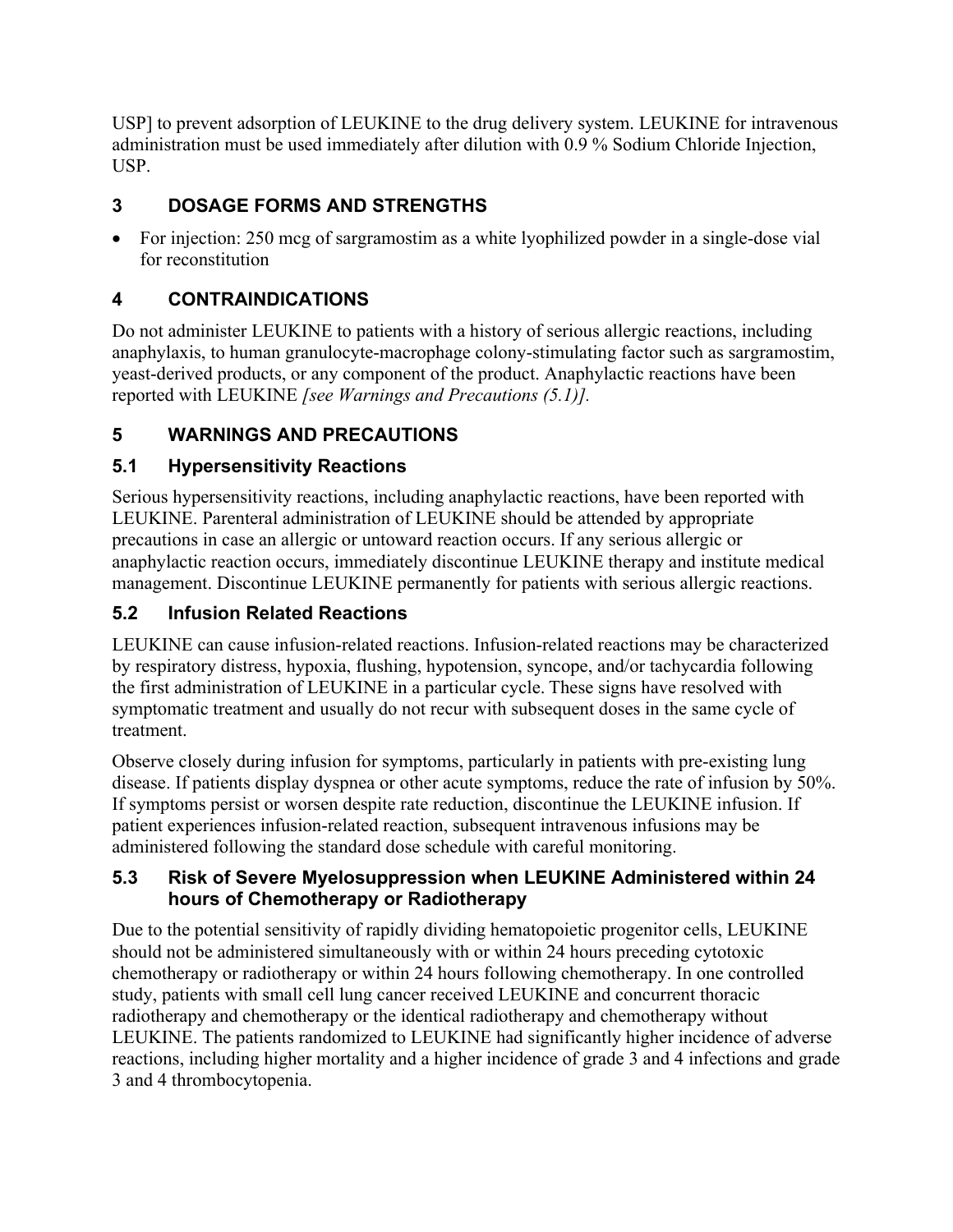## **5.4 Effusions and Capillary Leak Syndrome**

Edema, capillary leak syndrome, and pleural and/or pericardial effusion, have been reported in patients after LEUKINE administration. In 156 patients enrolled in placebo-controlled studies using LEUKINE at a dose of 250 mcg/m<sup>2</sup>/day by 2-hour IV infusion, the reported incidences of fluid retention (LEUKINE vs. placebo) were as follows: peripheral edema, 11% vs. 7%; pleural effusion, 1% vs. 0%; and pericardial effusion, 4% vs. 1%. Capillary leak syndrome was not observed in this limited number of studies; based on other uncontrolled studies and reports from users of marketed LEUKINE, the incidence is estimated to be less than 1%. In patients with preexisting pleural and pericardial effusions, administration of LEUKINE may aggravate fluid retention; however, fluid retention associated with or worsened by LEUKINE has been reversible after interruption or dose reduction of LEUKINE with or without diuretic therapy. LEUKINE should be used with caution in patients with preexisting fluid retention, pulmonary infiltrates, or congestive heart failure. Body weight and hydration status should be carefully monitored during LEUKINE administration.

## **5.5 Supraventricular Arrhythmias**

Supraventricular arrhythmia has been reported in uncontrolled studies during LEUKINE administration, particularly in patients with a previous history of cardiac arrhythmia. These arrhythmias have been reversible after discontinuation of LEUKINE. Use LEUKINE with caution in patients with preexisting cardiac disease.

## **5.6 Leukocytosis**

White blood cell counts of  $\geq 50,000/\text{mm}^3$  were observed in patients receiving LEUKINE. Monitor complete blood counts (CBC) with differential twice per week. Base the decision whether to reduce the dose or interrupt treatment on the clinical condition of the patient *[see Dosage and Administration (2.1, 2.4, 2.5, 2.6)]*. Following cessation of LEUKINE therapy, excessive blood counts have returned to normal or baseline levels within 3 to 7 days.

## **5.7 Potential Effect on Malignant Cells**

LEUKINE is a growth factor that primarily stimulates normal myeloid precursors. However, the possibility that LEUKINE can act as a growth factor for any tumor type, particularly myeloid malignancies, cannot be excluded. Because of the possibility of tumor growth potentiation, precaution should be exercised when using this drug in any malignancy with myeloid characteristics.

Discontinue LEUKINE therapy if disease progression is detected during LEUKINE treatment.

## **5.8 Immunogenicity**

Treatment with LEUKINE may induce neutralizing anti-drug antibodies. The incidence of antisargramostim neutralizing antibodies may be related to duration of exposure to LEUKINE. In a study of patients with normal neutrophil count and a solid tumor in complete response (an unapproved use) treated with LEUKINE for up to 12 months, 82.9% of 41 evaluable patients developed anti-sargramostim neutralizing antibodies and the myelostimulatory effect of LEUKINE was not sustained by day 155 as assessed by WBC count. Use LEUKINE for the shortest duration required *[see Adverse Reactions (6.2)]*.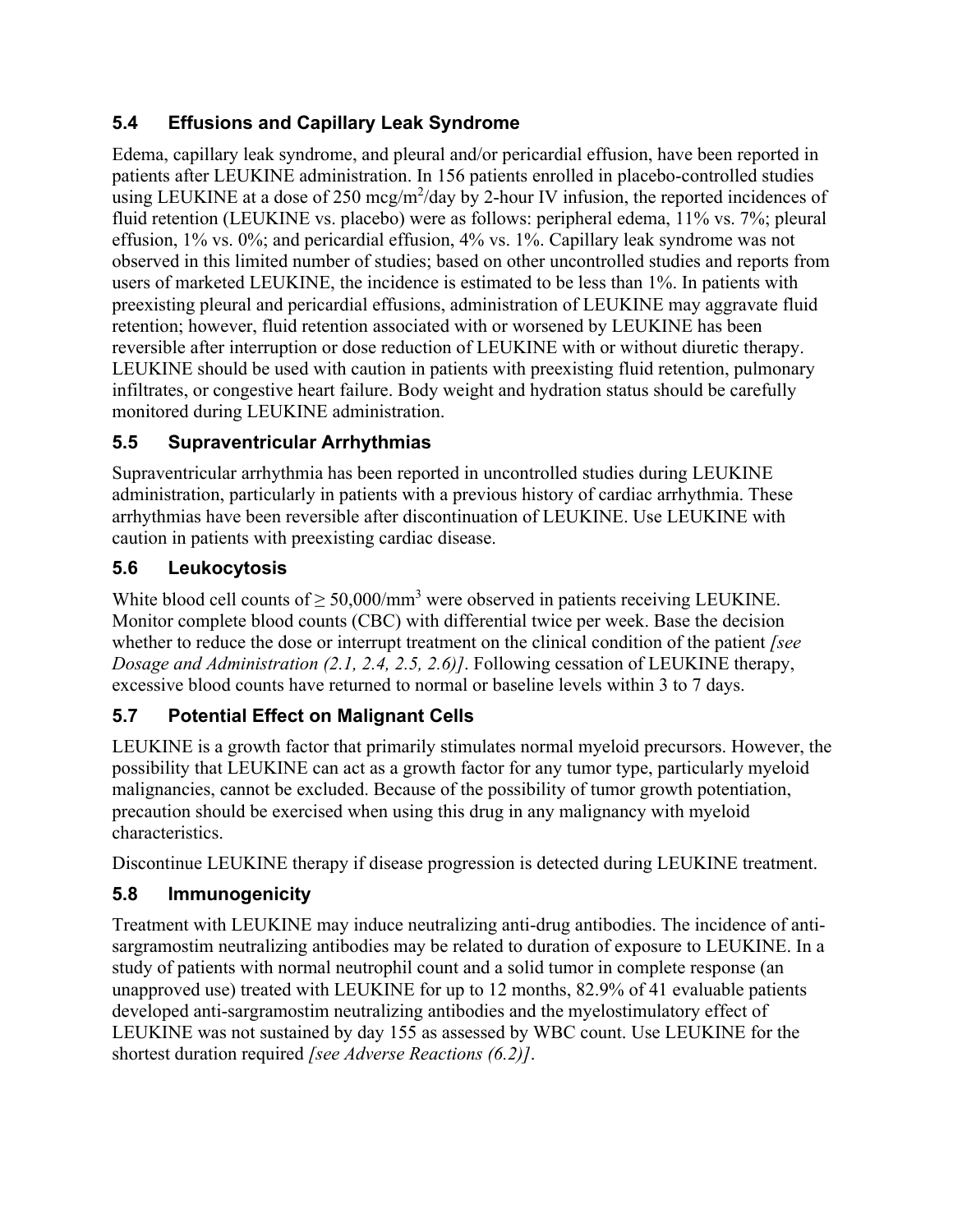#### **5.9 Risk of Serious Adverse Reactions in Infants Due to Benzyl Alcohol Preservative**

Serious and fatal adverse reactions including "gasping syndrome" can occur in neonates and low birth weight infants treated with benzyl alcohol-preserved drugs, including LEUKINE for injection reconstituted with Bacteriostatic Water for Injection, USP (0.9% benzyl alcohol). The "gasping syndrome" is characterized by central nervous system depression, metabolic acidosis, and gasping respirations.

Avoid administration of solutions containing benzyl alcohol (including LEUKINE for injection reconstituted with Bacteriostatic Water for Injection, USP [0.9% benzyl alcohol]) to neonates and low birth weight infants. Instead, administer lyophilized LEUKINE reconstituted with Sterile Water for Injection, USP *[see Dosage and Administration (2.7)]*.

If LEUKINE for injection reconstituted with Bacteriostatic Water for Injection, USP (0.9% benzyl alcohol) must be used in neonates and low birth weight infants, consider the combined daily metabolic load of benzyl alcohol from all sources including LEUKINE (LEUKINE for injection reconstituted with Bacteriostatic Water contains 9 mg of benzyl alcohol per mL). The minimum amount of benzyl alcohol at which serious adverse reactions may occur is not known *[see Use in Specific Populations (8.4) and Dosage and Administration (2.7)].* 

## **6 ADVERSE REACTIONS**

The following serious adverse reactions are discussed in greater detail in other sections of the labeling:

- Hypersensitivity Reactions *[see Warnings and Precautions (5.1)]*
- Infusion Related Reactions *[see Warnings and Precautions (5.2)]*
- Risk of Severe Myelosuppression when LEUKINE Administered within 24 Hours of Chemotherapy or Radiotherapy *[see Warnings and Precautions (5.3)]*
- Effusions and Capillary Leak Syndrome *[see Warnings and Precautions (5.4)]*
- Supraventricular Arrhythmias *[see Warnings and Precautions (5.5)]*
- Leukocytosis *[see Warnings and Precautions (5.6)]*
- Potential Effect on Malignant Cells *[see Warnings and Precautions (5.7)]*
- Immunogenicity *[see Warnings and Precautions (5.8)]*
- Risk of Serious Adverse Reactions in Infants Due to Benzyl Alcohol Preservative *[see Warnings and Precautions (5.9)]*

# **6.1 Clinical Trials Experience**

Because clinical trials are conducted under widely varying conditions, adverse reaction rates observed in the clinical trials of a drug cannot be directly compared with rates in the clinical trials of another drug and may not reflect the rates observed in clinical practice.

Autologous Peripheral Blood Progenitor Cell (PBPC) and Bone Marrow Transplantation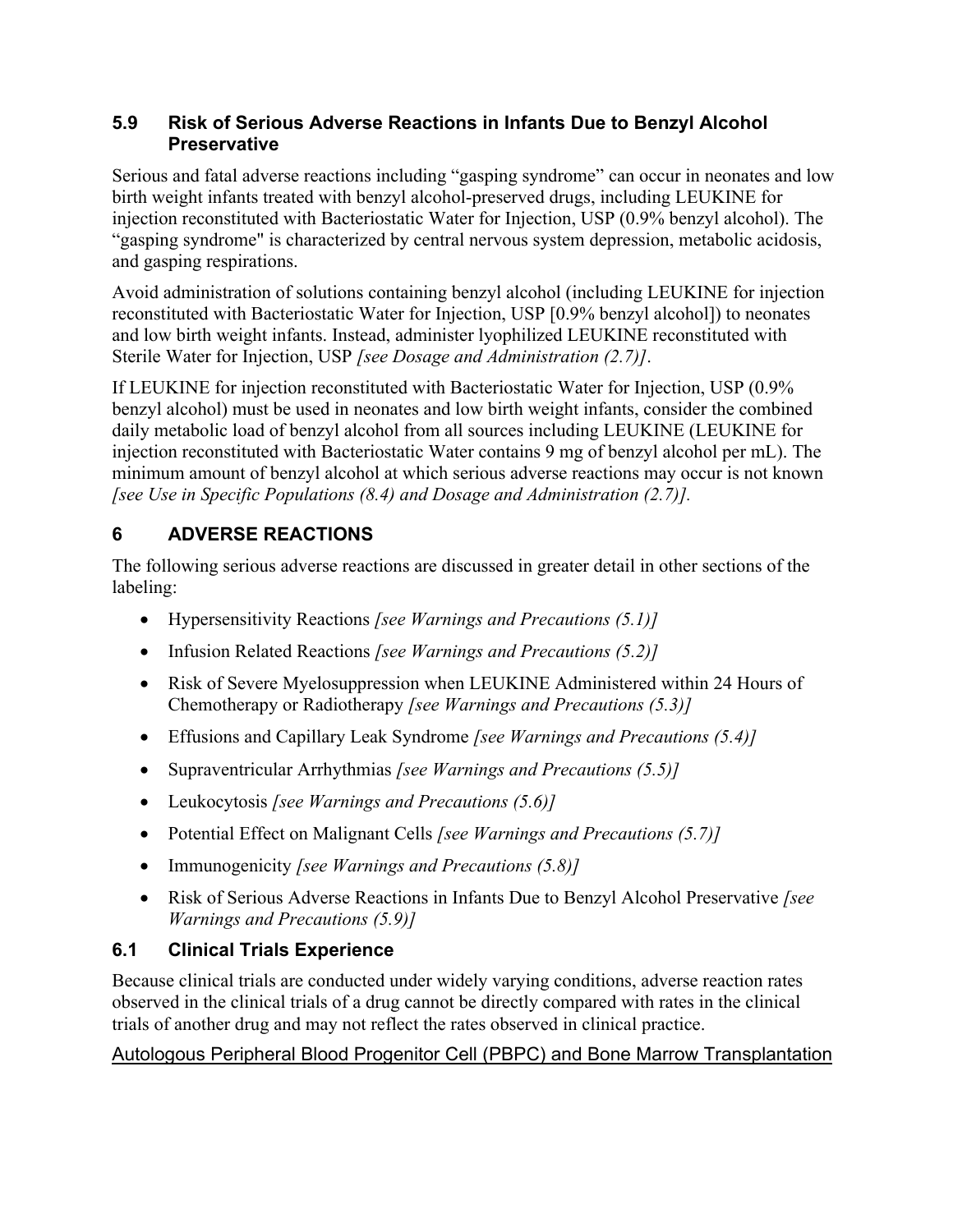Studies 301, 302 and 303 enrolled a total of 156 patients after autologous or allogeneic marrow or PBPC transplantation. In these placebo-controlled studies, pediatric and adult patients received once-daily intravenous infusions of LEUKINE 250 mcg/m<sup>2</sup> or placebo for 21 days.

In Studies 301, 302, and 303, there was no difference in relapse rate between the LEUKINE and placebo-treated patients. Adverse reactions reported in at least 10% of patients who received intravenous LEUKINE or at a rate that was at least 5% higher than the placebo arm are shown in Table 1.

**Table 1: Adverse Reactions after Autologous Marrow or PBPC Transplantation in at Least 10% of Patients Receiving Intravenous LEUKINE or at Least 5% Higher than the Placebo Arm** 

| <b>Adverse Reactions</b><br>by Body System | <b>LEUKINE</b><br>$(n=79)$ | Placebo<br>$(n=77)$ | <b>Adverse Reactions by</b><br><b>Body System</b> | <b>LEUKINE</b><br>$(n=79)$ | Placebo<br>$(n=77)$ |
|--------------------------------------------|----------------------------|---------------------|---------------------------------------------------|----------------------------|---------------------|
|                                            | $\frac{0}{0}$              | $\frac{0}{0}$       |                                                   | $\frac{0}{0}$              | $\frac{0}{0}$       |
| <b>Body, General</b>                       |                            |                     | <b>Metabolic, Nutritional</b><br><b>Disorder</b>  |                            |                     |
| Fever                                      | 95                         | 96                  | Edema                                             | 34                         | 35                  |
| Mucous membrane<br>disorder                | 75                         | 78                  | Peripheral edema                                  | 11                         | $\overline{7}$      |
| Asthenia                                   | 66                         | 51                  | <b>Respiratory System</b>                         |                            |                     |
| Malaise                                    | 57                         | 51                  | Dyspnea                                           | 28                         | 31                  |
| Sepsis                                     | 11                         | 14                  | Lung disorder                                     | 20                         | 23                  |
| <b>Digestive System</b>                    |                            |                     | <b>Blood and Lymphatic</b><br><b>System</b>       |                            |                     |
| Nausea                                     | 90                         | 96                  | Blood dyscrasia                                   | 25                         | 27                  |
| Diarrhea                                   | 89                         | 82                  | Cardiovascular<br><b>Vascular System</b>          |                            |                     |
| Vomiting                                   | 85                         | 90                  | Hemorrhage                                        | 23                         | 30                  |
| Anorexia                                   | 54                         | 58                  | <b>Urogenital System</b>                          |                            |                     |
| GI disorder                                | 37                         | 47                  | Urinary tract disorder                            | 14                         | 13                  |
| GI hemorrhage                              | 27                         | 33                  | <b>Nervous System</b>                             |                            |                     |
| Stomatitis                                 | 24                         | 29                  | CNS disorder                                      | 11                         | 16                  |
| Liver damage                               | 13                         | 14                  |                                                   |                            |                     |
| Skin and<br><b>Appendages</b>              |                            |                     |                                                   |                            |                     |
| Alopecia                                   | 73                         | 74                  |                                                   |                            |                     |
| Rash                                       | 44                         | 38                  |                                                   |                            |                     |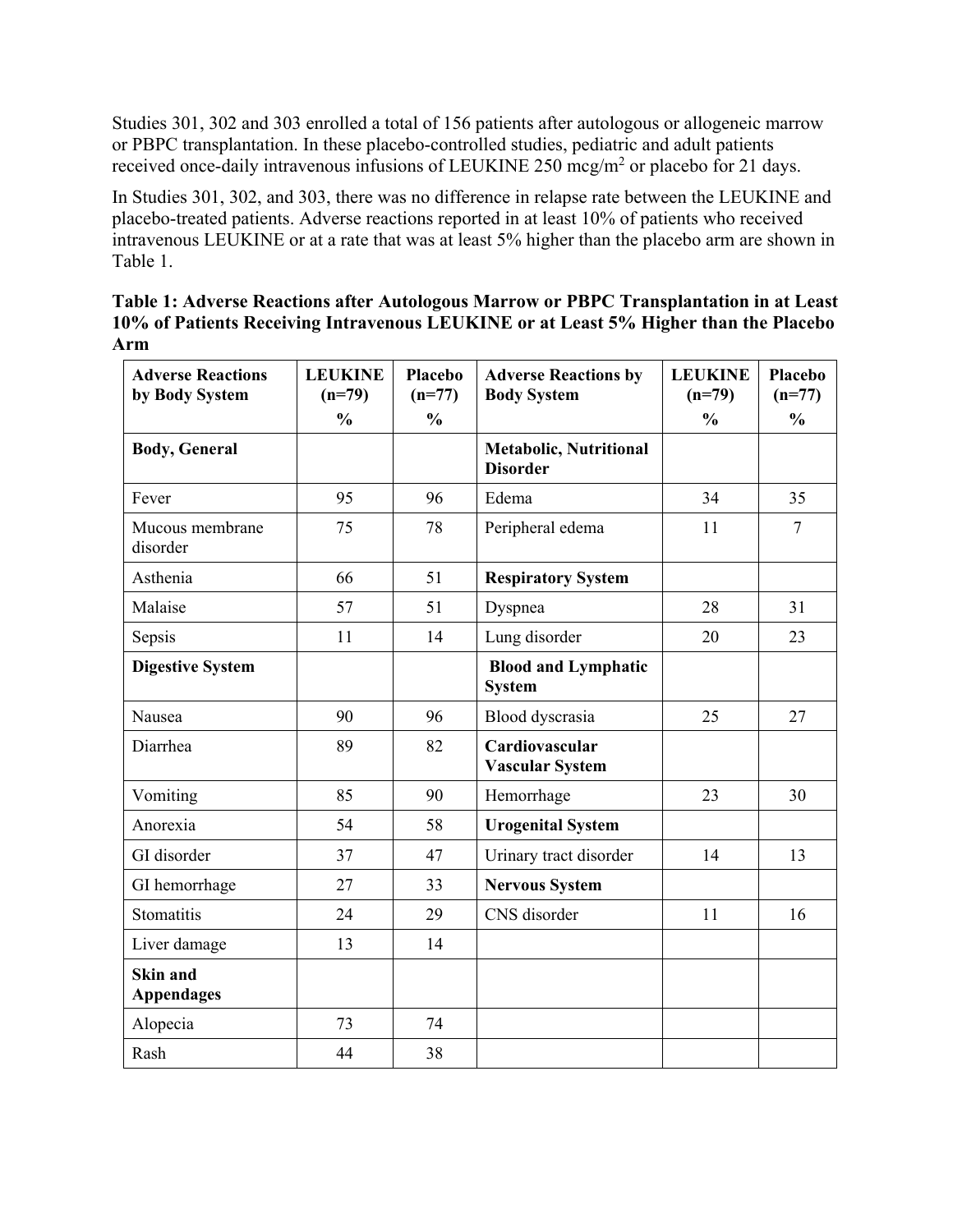### Additional Clinically Significant Adverse Reactions Occurring in Less than 10% **Incidence**

*Investigations*: Elevated creatinine, elevated bilirubin, elevate transaminases

Allogeneic Bone Marrow Transplantation

In the placebo-controlled trial of 109 patients after allogeneic BMT (Study 9002), acute graft-vshost disease occurred in 55% on the LEUKINE arm and in 59% on the placebo arm. Adverse reactions reported in at least 10% of patients who received IV LEUKINE or at a rate at least 5% higher than the placebo arm are shown in **Table 2**.

| Table 2: Adverse Reactions after Allogeneic Marrow Transplantation in at Least 10% of |
|---------------------------------------------------------------------------------------|
| Patients Receiving Intravenous LEUKINE or at Least 5% Higher than the Placebo Arm     |

| <b>Adverse Reactions</b><br>by Body System | <b>LEUKINE</b><br>$(n=53)$ | <b>Placebo</b><br>$(n=56)$ | <b>Adverse Reactions</b><br>by Body System            | <b>LEUKINE</b><br>$(n=53)$ | <b>Placebo</b><br>$(n=56)$ |
|--------------------------------------------|----------------------------|----------------------------|-------------------------------------------------------|----------------------------|----------------------------|
|                                            | $\frac{0}{0}$              | $\frac{0}{0}$              |                                                       | $\frac{0}{0}$              | $\frac{0}{0}$              |
| <b>Body, General</b>                       |                            |                            | Eye hemorrhage                                        | 11                         | $\mathbf{0}$               |
| Fever                                      | 77                         | 80                         | Cardiovascular<br><b>System</b>                       |                            |                            |
| Abdominal pain                             | 38                         | 23                         | Hypertension                                          | 34                         | 32                         |
| Headache                                   | 36                         | 36                         | Tachycardia                                           | 11                         | 9                          |
| Chills                                     | 25                         | 20                         | Metabolic /<br><b>Nutritional</b><br><b>Disorders</b> |                            |                            |
| Pain                                       | 17                         | 36                         | Bilirubinemia                                         | 30                         | 27                         |
| Asthenia                                   | 17                         | 20                         | Hyperglycemia                                         | 25                         | 23                         |
| Chest pain                                 | 15                         | 9                          | Peripheral edema                                      | 15                         | 21                         |
| <b>Digestive System</b>                    |                            |                            | Increased creatinine                                  | 15                         | 14                         |
| Diarrhea                                   | 81                         | 66                         | Hypomagnesemia                                        | 15                         | 9                          |
| Nausea                                     | 70                         | 66                         | <b>Increased SGPT</b>                                 | 13                         | 16                         |
| Vomiting                                   | 70                         | 57                         | Edema                                                 | 13                         | 11                         |
| Stomatitis                                 | 62                         | 63                         | <b>Respiratory System</b>                             |                            |                            |
| Anorexia                                   | 51                         | 57                         | Pharyngitis                                           | 23                         | 13                         |
| Dyspepsia                                  | 17                         | 20                         | Epistaxis                                             | 17                         | 16                         |
| Hematemesis                                | 13                         | $\overline{7}$             | Dyspnea                                               | 15                         | 14                         |
| Dysphagia                                  | 11                         | $\overline{7}$             | Rhinitis                                              | 11                         | 14                         |
| GI hemorrhage                              | 11                         | 5                          | <b>Blood and</b><br><b>Lymphatic System</b>           |                            |                            |
| Skin and<br><b>Appendages</b>              |                            |                            | Thrombocytopenia                                      | 19                         | 34                         |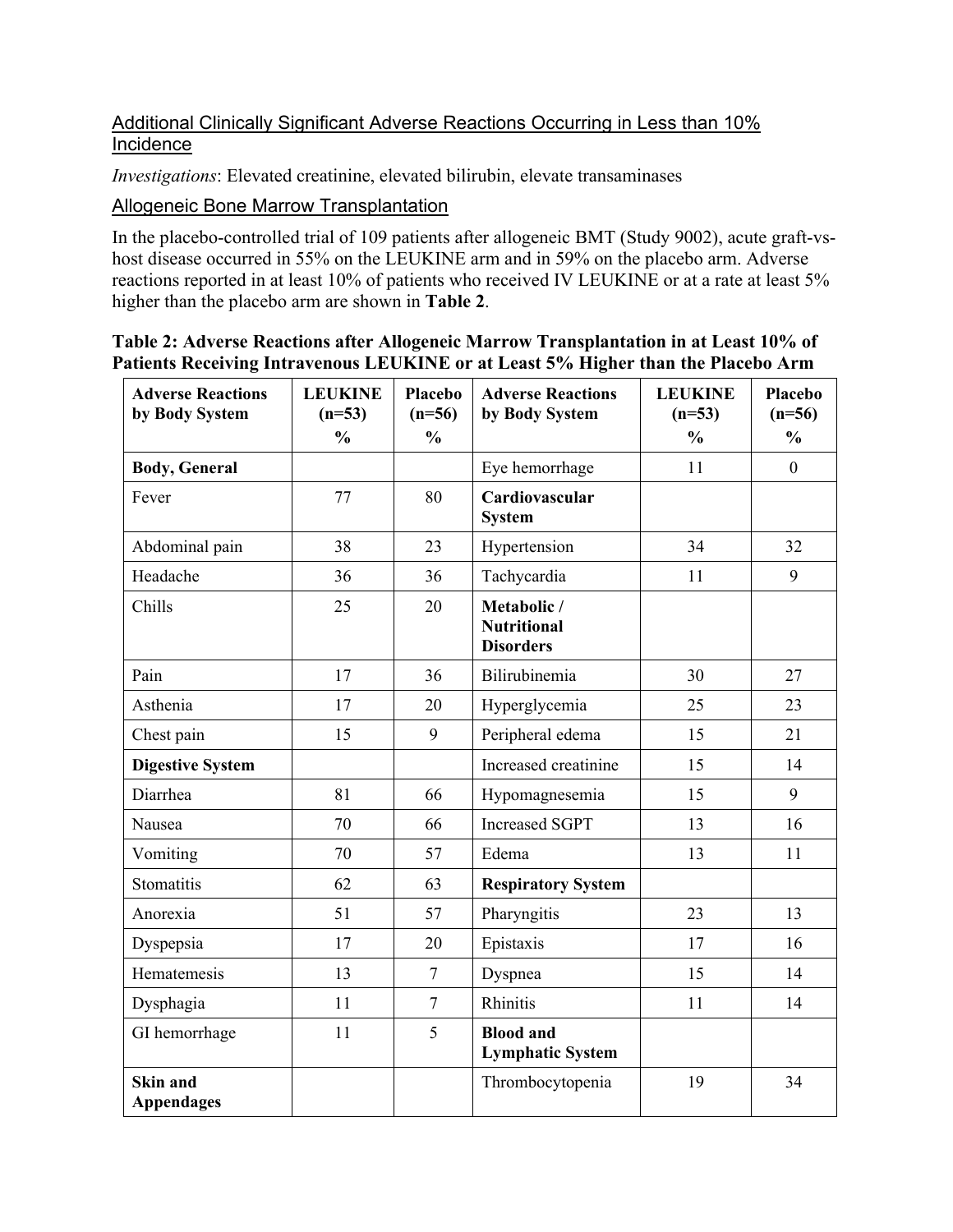| <b>Adverse Reactions</b><br>by Body System | <b>LEUKINE</b><br>$(n=53)$ | <b>Placebo</b><br>$(n=56)$ | <b>Adverse Reactions</b><br>by Body System | <b>LEUKINE</b><br>$(n=53)$ | <b>Placebo</b><br>$(n=56)$ |
|--------------------------------------------|----------------------------|----------------------------|--------------------------------------------|----------------------------|----------------------------|
|                                            | $\%$                       | $\frac{0}{0}$              |                                            | $\%$                       | $\frac{6}{6}$              |
| Rash                                       | 70                         | 73                         | Leukopenia                                 | 17                         | 29                         |
| Alopecia                                   | 45                         | 45                         | <b>Nervous System</b>                      |                            |                            |
| Pruritus                                   | 23                         | 13                         | Paresthesia                                | 11                         | 13                         |
| <b>Musculoskeletal</b><br><b>System</b>    |                            |                            | Insomnia                                   | 11                         | 9                          |
| Bone pain                                  | 21                         | 5                          | Anxiety                                    | 11                         | 2                          |
| Arthralgia                                 | 11                         | $\overline{4}$             | Laboratory<br>Abnormalities*               |                            |                            |
| <b>Special Senses</b>                      |                            |                            | High glucose                               | 49                         | 41                         |
|                                            |                            |                            | Low albumin                                | 36                         | 27                         |
|                                            |                            |                            | High BUN                                   | 17                         | 23                         |

\* Grade 3 and 4 laboratory abnormalities only. Denominators may vary due to missing laboratory measures.

#### Acute Myeloid Leukemia Following Induction Chemotherapy

Nearly all patients in both arms developed leukopenia, thrombocytopenia, and anemia. Adverse reactions reported in at least 10% of patients who received LEUKINE or at least 5% higher than the placebo arm are reported in Table 3.

| Table 3: Adverse Reactions after Treatment of AML in at Least 10% of Patients Receiving |  |
|-----------------------------------------------------------------------------------------|--|
| Intravenous LEUKINE or at Least 5% Higher than the Placebo Arm                          |  |

| <b>Adverse</b><br><b>Reactions by</b> | <b>LEUKINE</b><br>$(n=52)$ | Placebo<br>$(n=47)$ | <b>Adverse Reactions</b><br>by Body System           | <b>LEUKINE</b><br>$(n=52)$ | Placebo<br>$(n=47)$ |
|---------------------------------------|----------------------------|---------------------|------------------------------------------------------|----------------------------|---------------------|
| <b>Body System</b>                    | $\frac{6}{9}$              | $\frac{0}{0}$       |                                                      | $\frac{6}{9}$              | $\frac{6}{6}$       |
| <b>Body, General</b>                  |                            |                     | Metabolic /<br><b>Nutritional</b><br><b>Disorder</b> |                            |                     |
| Fever (no<br>infection)               | 81                         | 74                  | Metabolic<br>Laboratory<br>Abnormalities             | 58                         | 49                  |
| Infection                             | 65                         | 68                  | Edema                                                | 25                         | 23                  |
| Weight loss                           | 37                         | 28                  | <b>Respiratory</b><br><b>System</b>                  |                            |                     |
| Chills                                | 19                         | 26                  | Pulmonary toxicity                                   | 48                         | 64                  |
| Allergy                               | 12                         | 15                  | <b>Blood and</b><br><b>Lymphatic System</b>          |                            |                     |
| <b>Digestive System</b>               |                            |                     | Coagulation                                          | 19                         | 21                  |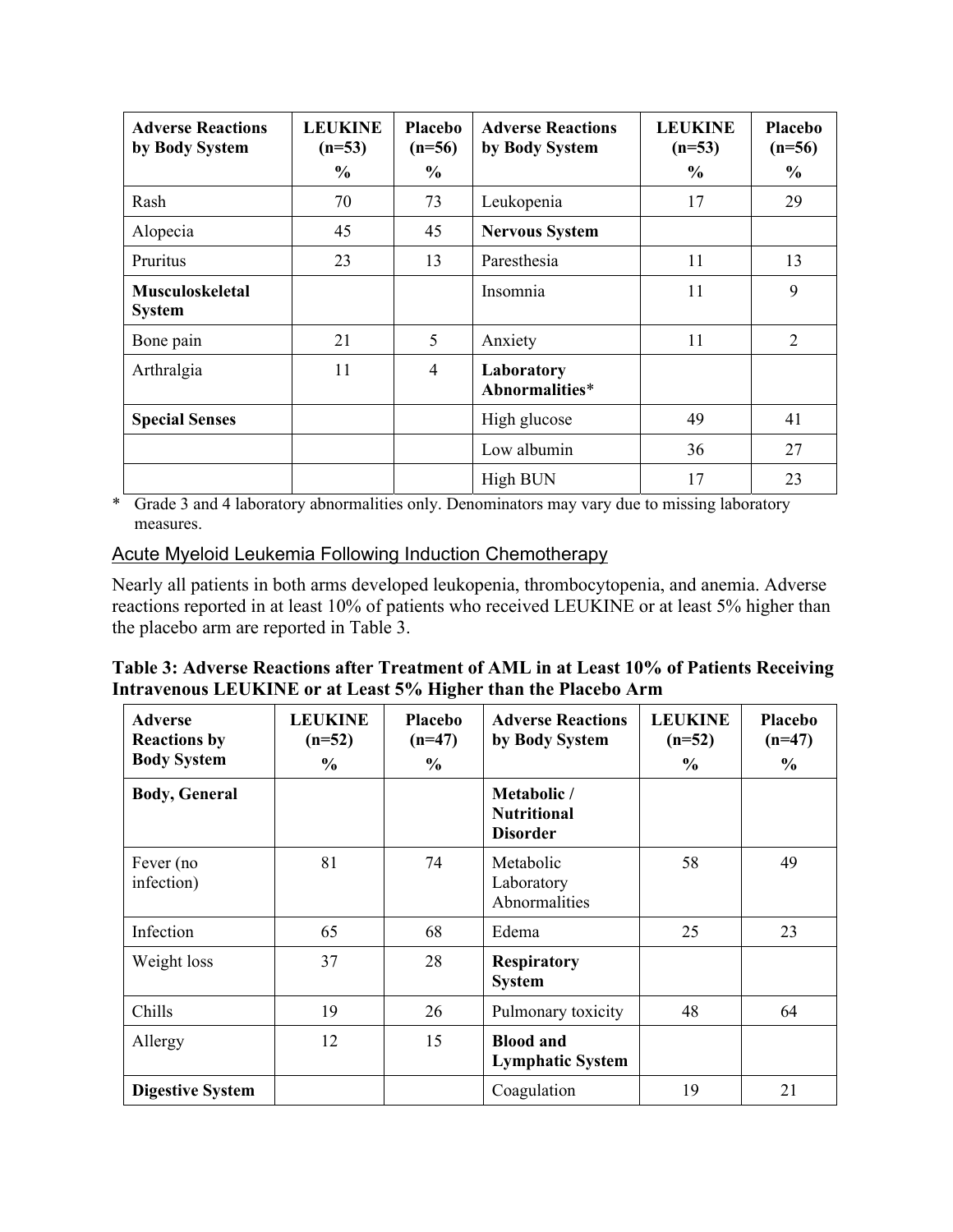| <b>Adverse</b><br><b>Reactions by</b> | <b>LEUKINE</b><br>$(n=52)$ | <b>Placebo</b><br>$(n=47)$ | <b>Adverse Reactions</b><br>by Body System | <b>LEUKINE</b><br>$(n=52)$ | Placebo<br>$(n=47)$ |
|---------------------------------------|----------------------------|----------------------------|--------------------------------------------|----------------------------|---------------------|
| <b>Body System</b>                    | $\frac{0}{0}$              | $\frac{6}{6}$              |                                            | $\%$                       | $\frac{0}{0}$       |
| Nausea                                | 58                         | 55                         | Cardiovascular<br><b>System</b>            |                            |                     |
| Liver toxicity                        | 77                         | 83                         | Hemorrhage                                 | 29                         | 43                  |
| Diarrhea                              | 52                         | 53                         | Hypertension                               | 25                         | 32                  |
| Vomiting                              | 46                         | 34                         | Cardiac                                    | 23                         | 32                  |
| Stomatitis                            | 42                         | 43                         | Hypotension                                | 13                         | 26                  |
| Anorexia                              | 13                         | 11                         | <b>Urogenital System</b>                   |                            |                     |
| Skin and<br><b>Appendages</b>         |                            |                            | GU abnormalities                           | 50                         | 57                  |
| <b>Skin Reactions</b>                 | 77                         | 45                         | <b>Nervous System</b>                      |                            |                     |
| Alopecia                              | 37                         | 51                         | Neuro-clinical                             | 42                         | 53                  |
|                                       |                            |                            | Neuro-motor                                | 25                         | 26                  |
|                                       |                            |                            | Neuro-psych                                | 15                         | 26                  |

There was no significant difference between the arms in the proportion of patients achieving complete remission (CR; 69% in the LEUKINE group and 55% in the placebo group). There was also no significant difference in relapse rates; 12 of 36 patients who received LEUKINE and five of 26 patients who received placebo relapsed within 180 days of documented CR ( $p=0.26$ ). The study was not sized to assess the impact of LEUKINE treatment on response.

## Graft Failure

In a historically controlled study of 86 patients with AML, the LEUKINE treated group exhibited an increased incidence of weight gain (p=0.007), low serum proteins, and prolonged prothrombin time  $(p=0.02)$  when compared to the control group. Two LEUKINE treated patients had progressive increase in circulating monocytes and promonocytes and blasts in the marrow, which reversed when LEUKINE was discontinued. The historical control group exhibited an increased incidence of cardiac events ( $p=0.018$ ), liver function abnormalities ( $p=0.008$ ), and neurocortical hemorrhagic events (p=0.025). Headache (26%), pericardial effusion (25%), arthralgia (21%), and myalgia (18%) were also reported in patients treated with LEUKINE in the graft failure study.

### **6.2 Immunogenicity**

As with all therapeutic proteins, there is the potential for immunogenicity with LEUKINE. The detection of antibody formation is highly dependent on the sensitivity and specificity of the assay. Additionally, the observed incidence of antibody positivity in an assay may be influenced by several factors, including assay methodology, sample handling, timing of sample collection,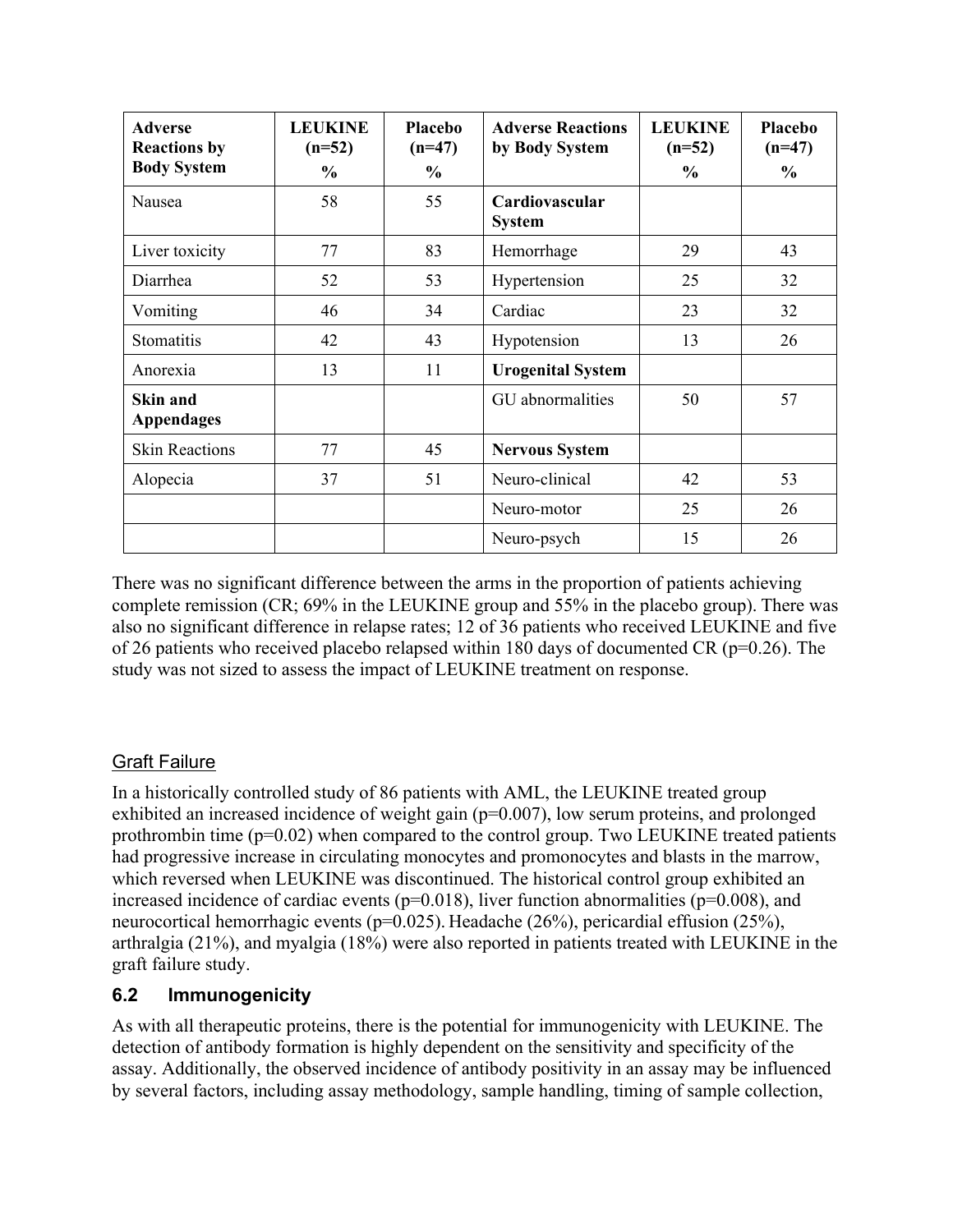duration of treatment, concomitant medications, and underlying disease. For these reasons, comparison of the incidence of antibodies to sargramostim in the studies described below with the incidence of antibodies in other studies or other products may be misleading.

In 214 patients with a variety of underlying diseases, neutralizing anti-sargramostim antibodies were detected in 5 patients (2.3%) after receiving LEUKINE by continuous IV infusion (3 patients) or SC injection (2 patients) for 28 to 84 days in multiple courses (as assessed by GM-CSF dependent human cell-line proliferation assay). All 5 patients had impaired hematopoiesis before the administration of LEUKINE, and consequently the effect of the development of antisargramostim antibodies on normal hematopoiesis could not be assessed.

Antibody studies of 75 patients with Crohn's disease (a disease for which LEUKINE is not indicated), with normal hematopoiesis and no other immunosuppressive drugs, receiving LEUKINE daily for 8 weeks by SC injection, showed 1 patient (1.3%) with detectable neutralizing anti-sargramostim antibodies (as assessed by GM-CSF dependent human cell-line proliferation assay).

In an experimental use trial where LEUKINE was given for an extended period, 53 patients with melanoma in complete remission (a disease for which LEUKINE is not indicated) received adjuvant therapy with LEUKINE 125 mcg/m<sup>2</sup> once daily (maximum dose 250 mcg) from day 1 to 14 every 28 days for 1 year. Serum samples from patients assessed at day 0, 2 weeks, 1 month, and 5 and/or 12 months were tested retrospectively for the presence of anti-sargramostim antibodies. Of 43 evaluable patients (having at least 3 timepoint samples post treatment), 42 (97.7%) developed anti-sargramostim binding antibody as assessed by ELISA and confirmed using an immunoprecipitation assay. Of these 42 patients, 41 had sufficient sample and were further tested: 34 patients (82.9%) developed anti-sargramostim neutralizing antibodies (as determined by a cell based luciferase reporter gene neutralizing antibody assay); 17 (50%) of these patients did not have a sustained pharmacodynamic effect of LEUKINE by day 155 as assessed by WBC counts. This study provided limited assessment of the impact of antibody formation on the safety and efficacy of LEUKINE.

Serious allergic and anaphylactoid reactions have been reported with LEUKINE, but the rate of occurrence of antibodies in such patients has not been assessed.

### **6.3 Postmarketing Experience**

The following adverse reactions have been identified during postapproval use of LEUKINE in clinical trials and/or postmarketing surveillance. Because these reactions are reported voluntarily from a population of uncertain size, it is not always possible to reliably estimate their frequency or establish a causal relationship to drug exposure.

- Infusion related reactions including dyspnea, hypoxia, flushing, hypotension, syncope and/or tachycardia *[see Warnings and Precautions (5.1)]*
- Serious allergic reactions/hypersensitivity, including anaphylaxis, skin rash, urticaria, generalized erythema, and flushing *[see Warnings and Precautions (5.2)]*
- Effusions and capillary leak syndrome *[see Warnings and Precautions (5.3)]*
- Supraventricular arrhythmias *[see Warnings and Precautions (5.4)]*
- Leukocytosis including eosinophilia *[see Warnings and Precautions (5.6)]*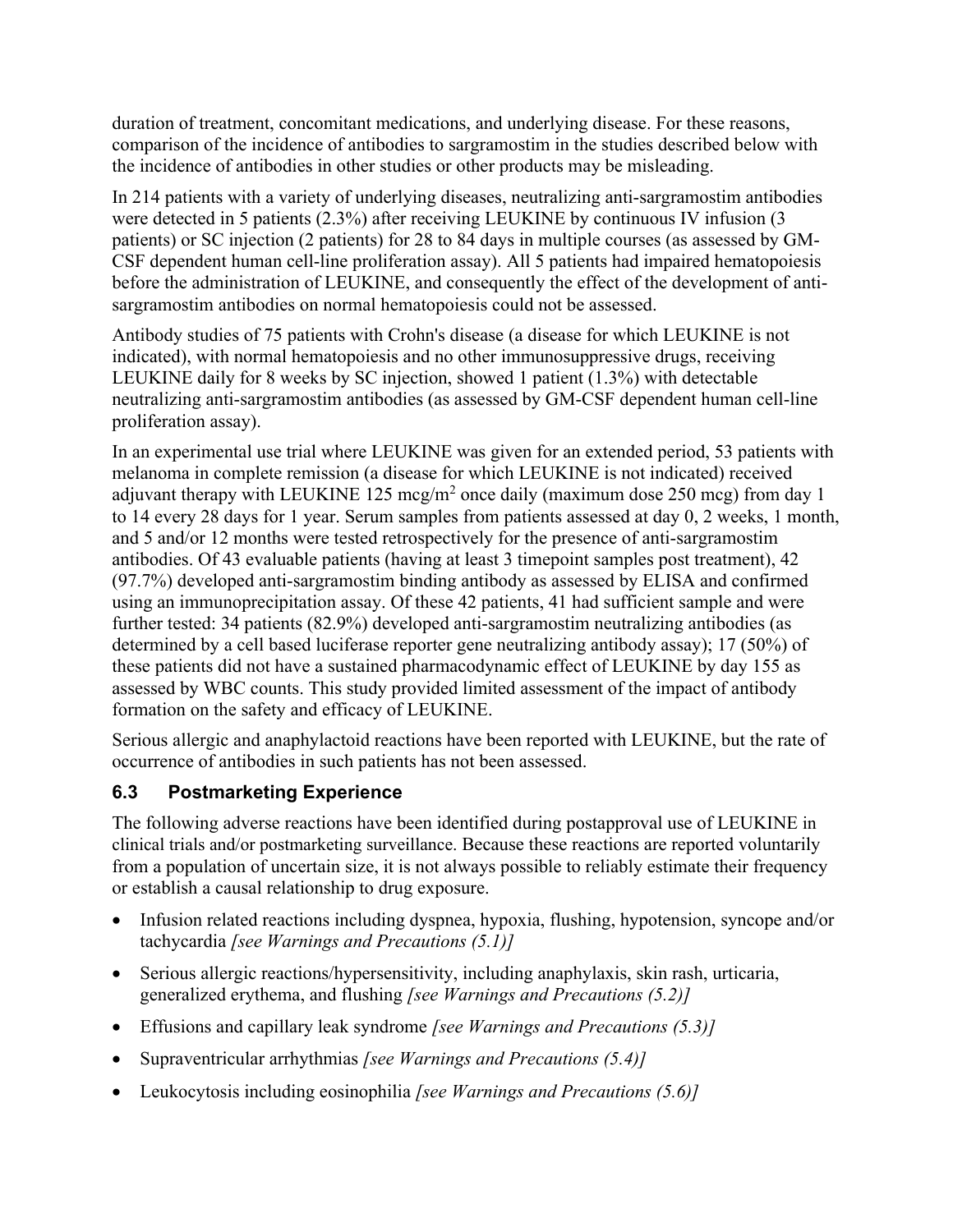- Thromboembolic events
- Pain, including chest, abdominal, back, and joint pain
- Injection site reactions

## **7 DRUG INTERACTIONS**

## **7.1 Concomitant Use with Products that Induce Myeloproliferation**

Avoid the concomitant use of LEUKINE and products that induce myeloproliferation (such as lithium and corticosteroids). Such products may increase the myeloproliferative effects of LEUKINE. Monitor patients receiving both LEUKINE and products that induce myeloproliferation frequently for clinical and laboratory signs of excess myeloproliferative effects.

## **8 USE IN SPECIFIC POPULATIONS**

### **8.1 Pregnancy**

### Risk Summary

LEUKINE for injection reconstituted with Bacteriostatic Water for Injection, USP contain 0.9% benzyl alcohol, which has been associated with gasping syndrome in neonates and infants. The preservative benzyl alcohol can cause serious adverse reactions and death when administered intravenously to neonates and infants. If LEUKINE is needed during pregnancy, reconstitute LEUKINE for injection only with Sterile Water for injection without preservatives *[see Dosage and Administration (2.7) and Use in Specific Populations (8.4)].*

The limited available data on LEUKINE use in pregnant women are insufficient to inform the drug-associated risk of adverse developmental outcomes. Based on animal studies LEUKINE may cause embryofetal harm. In animal reproduction studies, administration of LEUKINE to pregnant rabbits during organogenesis resulted in adverse developmental outcomes including increased spontaneous abortion at systemic exposures  $\geq$ 1.3 times the human exposure expected at the recommended human dose *[see Data]*. Advise pregnant women of the potential risk to a fetus.

The estimated background risk of major birth defects and miscarriage for the indicated population is unknown. All pregnancies have a background risk of birth defect, loss, or other adverse outcomes. In the U.S. general population, the estimated background risks of major birth defects and miscarriage in clinically recognized pregnancies are 2%-4% and 15%-20%, respectively.

## Data

## Animal data

In an embryofetal developmental study and a prenatal and postnatal study, pregnant rabbits were administered SC doses of LEUKINE during the period of gestation day (GD) 6 to GD19, GD19 to GD28, or GD19 to parturition at 25, 70, and 200 mcg/kg/day. An increase in spontaneous abortions, late resorptions, and post implantation loss, and a reduction in viable fetuses, mean live litter size, and offspring body weight were evident in rabbits treated with LEUKINE at 200 mcg/kg/day. No adverse effects were observed at  $\leq$ 70 mcg/kg/day.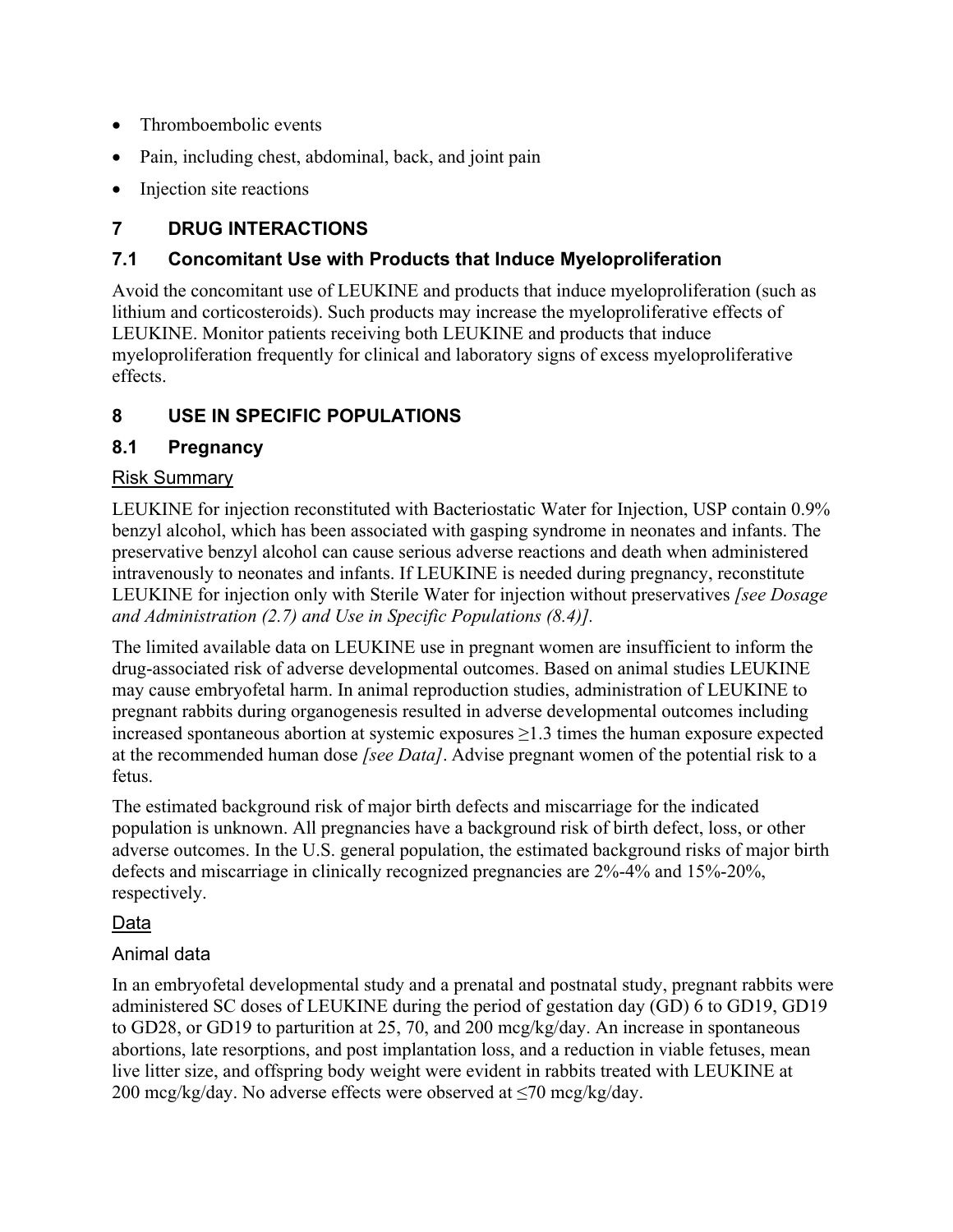After the first administration in rabbits, the dose of 200 mcg/kg/day corresponds to a systemic exposure (AUC) of approximately 11-25.3 times the exposures observed in patients treated with the clinical LEUKINE dose of 250 mcg/m<sup>2</sup>; however, due to the production of anti-LEUKINE antibodies with repeat administration, the AUC in rabbits was reduced to 1.3-5.5 times the clinical exposure by the end of the dosing periods.

Similarly, after the first administration in rabbits, the dose of 70 mcg/kg/day corresponds to a systemic exposure (AUC) of approximately 7 to 11 times the exposures observed in patients treated with the clinical LEUKINE dose of 250 mcg/m<sup>2</sup>; however, due to the production of anti-LEUKINE antibodies with repeat administration, the AUC in rabbits was reduced to 1.0-1.2 times the clinical exposure by the end of the dosing periods.

## **8.2 Lactation**

## Risk Summary

There is no information regarding the presence of LEUKINE in human milk, the effects on the breastfed child, or the effects on milk production. Administration of LEUKINE to rabbits during lactation resulted in reduction in postnatal offspring survival *[see Data].* Because of the potential for serious adverse reactions advise a lactating woman not to breastfeed during treatment and for at least 2 weeks after the last dose.

## Data

There are no data regarding the presence of LEUKINE in rabbit milk. However, in the prenatal and postnatal study, lactating rabbits were administered SC doses of LEUKINE during the period of lactation day (LD) 1 to LD14 at 25, 70, and 200 mcg/kg/day. At doses  $\geq$ 25 mcg/kg/day a reduction in postnatal offspring survival was observed. Maternal toxicity was also observed at LEUKINE doses ≥25 mcg/kg/day.

After the first administration in rabbits, the dose of 25 mcg/kg/day corresponds to a systemic AUC of approximately 2.6 times the exposure observed in patients treated with the clinical LEUKINE dose of 250 mcg/m<sup>2</sup> however, due to the production of anti-LEUKINE antibodies with repeat administration, the exposure in rabbits decreased to 0.2 times the clinical exposure by the end of the dosing period.

## **8.4 Pediatric Use**

The safety and effectiveness of LEUKINE have been established in pediatric patients 2 years of age and older for autologous peripheral blood progenitor cells and bone marrow transplantation, allogeneic bone marrow transplantation, and treatment of delayed neutrophil recovery or graft failure. Use of LEUKINE for these indications in this age group is based on adequate and wellcontrolled studies of LEUKINE in adults, in addition to clinical data in 12, 23, and 37 pediatric patients, respectively *[See Clinical Studies (14.3, 14.4 and 14.5)]*. The pediatric adverse reactions were consistent with those reported in the adult population.

The safety and effectiveness of LEUKINE for pediatric patients less than 2 years of age for autologous peripheral blood progenitor cells and bone marrow transplantation, allogeneic bone marrow transplantation, and treatment of delayed neutrophil recovery or graft failure have not been established.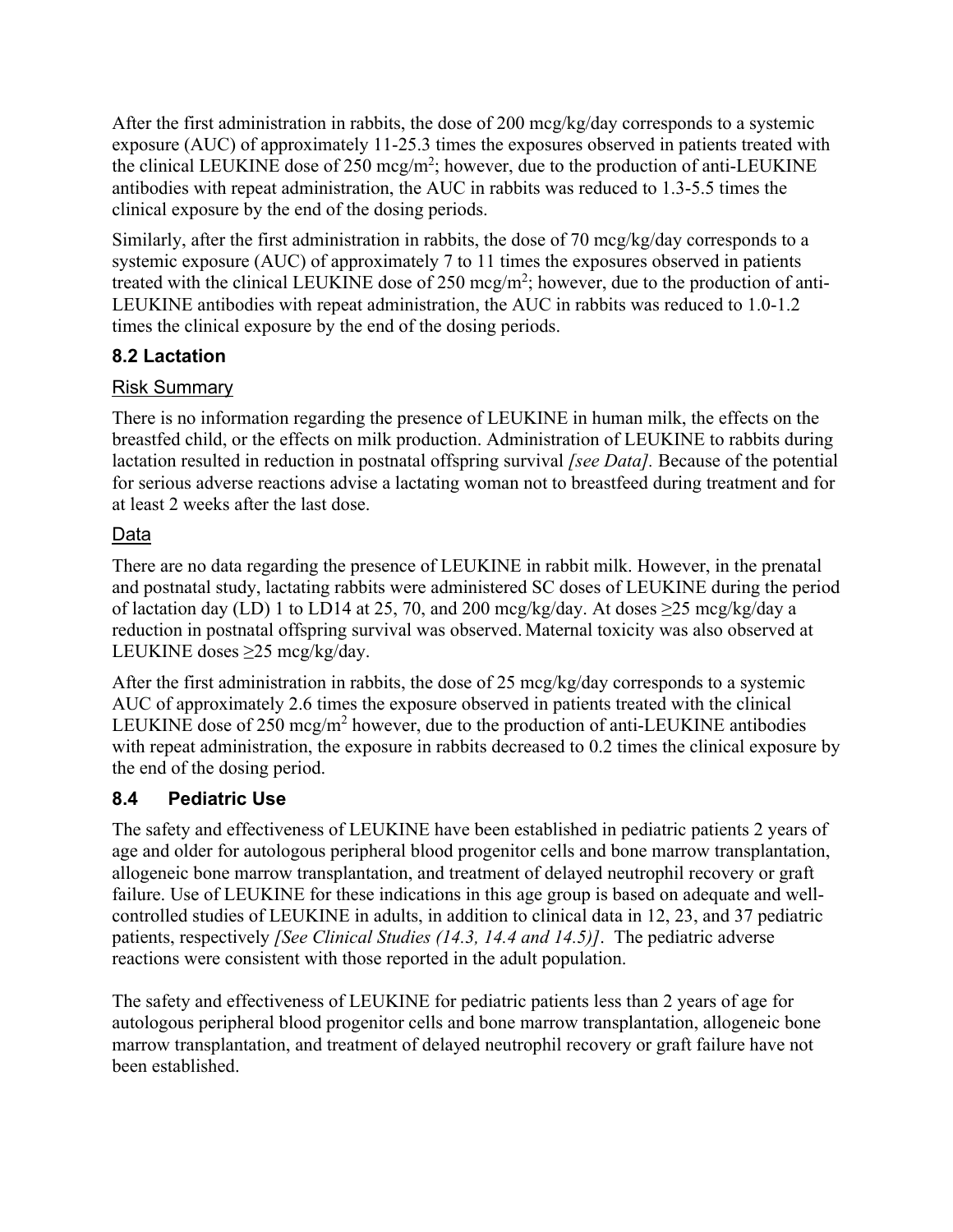The use of LEUKINE to increase survival in pediatric patients acutely exposed to myelosuppressive doses of radiation (H-ARS) is based on efficacy studies conducted in animals and clinical data supporting the use of LEUKINE in patients undergoing autologous or allogeneic BMT following myelosuppressive chemotherapy with or without total body irradiation. Efficacy studies of LEUKINE could not be conducted in humans with acute radiation syndrome for ethical and feasibility reasons. Modeling and simulation were used to derive dosing regimens that are predicted to provide pediatric patients with exposure comparable to the observed exposure in adults receiving 7 mcg/kg *[see Clinical Pharmacology (12.3)]*. The dose for pediatric patients is based on weight *[see Dosage and Administration (2.2)].*

Safety and effectiveness in pediatric patients have not been established in:

- Acute Myeloid Leukemia: Neutrophil Recovery Following Induction Chemotherapy
- Autologous Peripheral Blood Progenitor Cell Mobilization and Collection

Avoid administration of solutions containing benzyl alcohol [LEUKINE for injection reconstituted with Bacteriostatic Water for Injection, USP (0.9% benzyl alcohol)] to neonates and low birth weight infants. Instead, administer lyophilized LEUKINE reconstituted with Sterile Water for Injection, USP *[see Dosage and Administration (2.7)]*.

Serious adverse reactions including fatal reactions and the "gasping syndrome" occurred in premature infants in the neonatal intensive care unit who received drugs containing benzyl alcohol as a preservative. In these cases, benzyl alcohol dosages of 99 to 234 mg/kg/day produced high levels of benzyl alcohol and its metabolites in the blood and urine (blood levels of benzyl alcohol were 0.61 to 1.38 mmol/L). Additional adverse reactions included gradual neurological deterioration, seizures, intracranial hemorrhage, hematologic abnormalities, skin breakdown, hepatic and renal failure, hypotension, bradycardia, and cardiovascular collapse. Preterm, low birth weight infants may be more likely to develop these reactions because they may be less able to metabolize benzyl alcohol.

If LEUKINE for injection reconstituted with Bacteriostatic Water for Injection, USP (0.9% benzyl alcohol) must be used in neonates and low birth weight infants, consider the combined daily metabolic load of benzyl alcohol from all sources including LEUKINE (LEUKINE for injection reconstituted with Bacteriostatic Water for Injection, USP [0.9% benzyl alcohol] contains 9 mg of benzyl alcohol per mL). The minimum amount of benzyl alcohol at which serious adverse reactions may occur is not known *[see Dosage and Administration (2.7)].*

## **8.5 Geriatric Use**

Clinical studies of LEUKINE did not include a sufficient number of subjects aged 65 and over to determine whether they respond differently from younger subjects. Other reported clinical experience has not identified differences in responses between the elderly and younger patients.

## **10 OVERDOSAGE**

Doses up to 100 mcg/kg/day  $(4,000 \text{ mcg/m}^2/\text{day} \text{ or } 16 \text{ times the recommended dose})$  were administered to four patients in a Phase 1 uncontrolled clinical study by continuous IV infusion for 7 to 18 days. Increases in WBC up to  $200,000$  cells/mm<sup>3</sup> were observed. Adverse events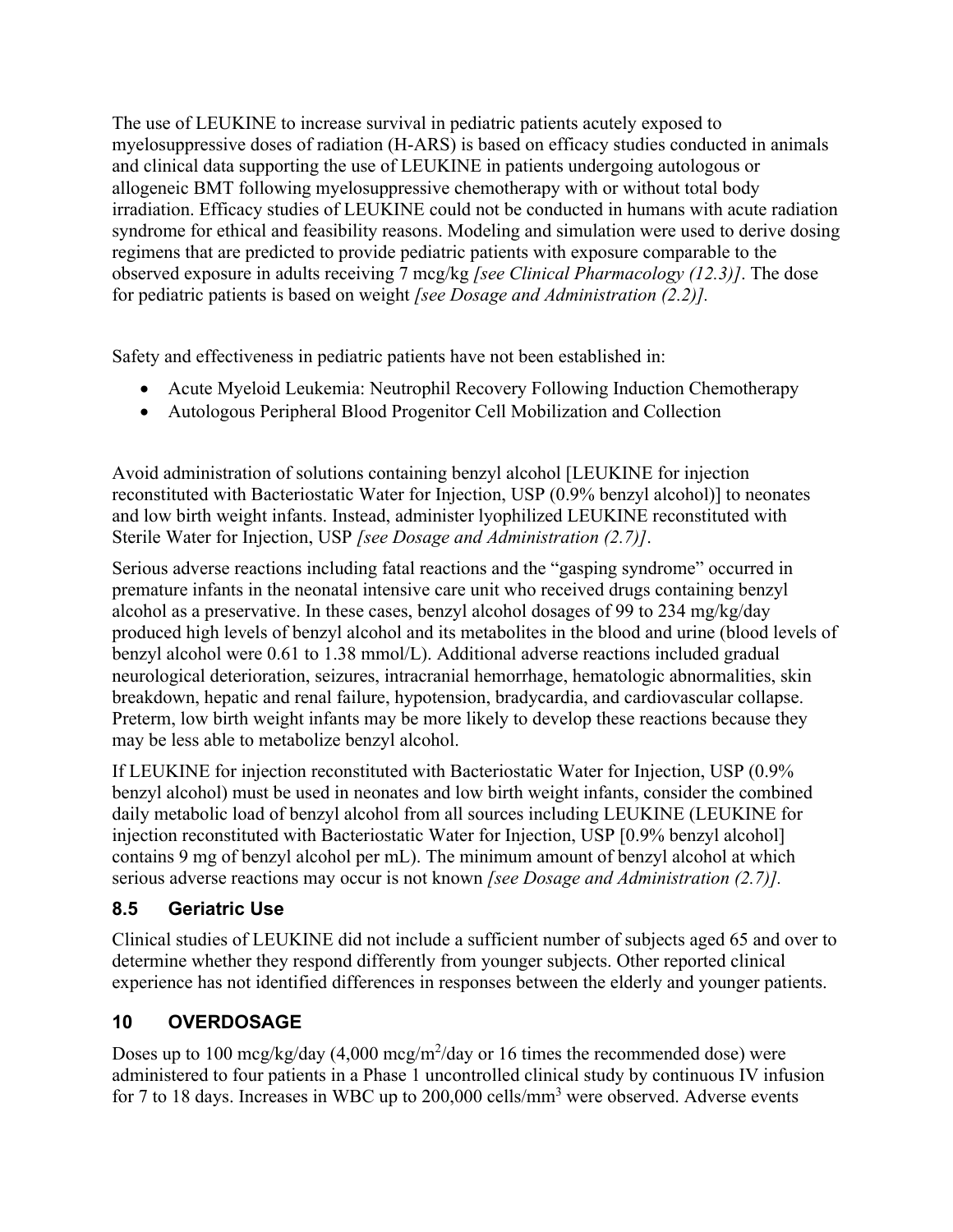reported were dyspnea, malaise, nausea, fever, rash, sinus tachycardia, headache, and chills. All these events were reversible after discontinuation of LEUKINE.

In case of overdosage, discontinue LEUKINE therapy and monitor the patient for WBC increase and respiratory symptoms.

## **11 DESCRIPTION**

Sargramostim is a glycosylated recombinant human granulocyte-macrophage colony-stimulating factor (rhu GM-CSF) produced by recombinant DNA technology in a yeast (*S. cerevisiae*) expression system. Sargramostim is a glycoprotein of 127 amino acids characterized by three primary molecular species having molecular masses of 19,500, 16,800 and 15,500 Daltons.

The amino acid sequence of sargramostim differs from the natural human GM-CSF by a substitution of leucine at position 23, and the carbohydrate moiety may be different from the native protein. Sargramostim differs from human GM-CSF by one amino acid at position 23, where leucine is substituted for arginine.

LEUKINE (sargramostim) for injection is supplied as a sterile, preservative-free, white lyophilized powder in a single-dose vial for subcutaneous or intravenous use. Each single-dose vial delivers 250 mcg sargramostim. Inactive ingredients are mannitol (40 mg), sucrose (10 mg), and tromethamine (1.2 mg). Reconstitution with 1 mL of the appropriate diluent (sterile water for injection or bacteriostatic water for injection) yields a solution containing 250 mcg/mL sargramostim at a pH range of 7.1 - 7.7 with a deliverable volume of 1 mL (250 mcg).

# **12 CLINICAL PHARMACOLOGY**

# **12.1 Mechanism of Action**

Sargramostim (GM-CSF) belongs to a group of growth factors termed colony-stimulating factors which support survival, clonal expansion, and differentiation of hematopoietic progenitor cells. GM-CSF induces partially committed progenitor cells to divide and differentiate in the granulocyte-macrophage pathways which include neutrophils, monocytes/macrophages and myeloid-derived dendritic cells.

GM-CSF is also capable of activating mature granulocytes and macrophages. GM-CSF is a multilineage factor and, in addition to dose-dependent effects on the myelomonocytic lineage, can promote the proliferation of megakaryocytic and erythroid progenitors. However, other factors are required to induce complete maturation in these two lineages. The various cellular responses (i.e., division, maturation, activation) are induced through GM-CSF binding to specific receptors expressed on the cell surface of target cells.

The biological activity of GM-CSF is species-specific. Consequently, *in vitro* studies have been performed on human cells to characterize the pharmacological activity of GM-CSF. *In vitro* exposure of human bone marrow cells to GM-CSF at concentrations ranging from 1-100 ng/mL results in the proliferation of hematopoietic progenitors and in the formation of pure granulocyte, pure macrophage, and mixed granulocyte macrophage colonies.Chemotactic, anti-fungal, and anti-parasitic activities of granulocytes and monocytes are increased by exposure to GM-CSF *in vit*ro. GM-CSF increases the cytotoxicity of monocytes toward certain neoplastic cell lines and activates polymorphonuclear neutrophils to inhibit the growth of tumor cells.

## **12.2 Pharmacodynamics**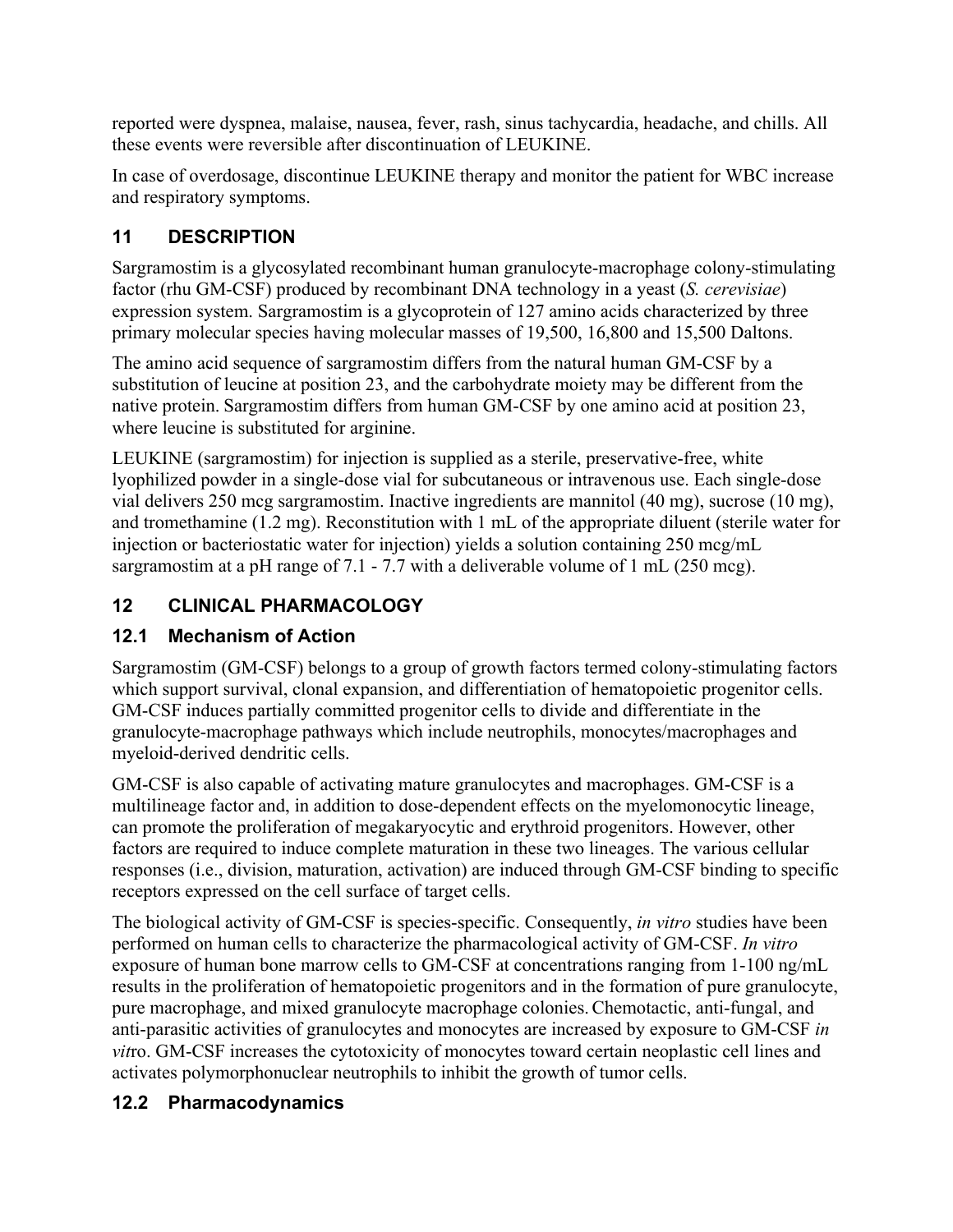LEUKINE stimulates hematopoietic precursor cells and increases neutrophil, eosinophil, megakaryocyte, macrophage, and dendritic cell production. In AML adult patients undergoing induction chemotherapy *[see Clinical Studies (14.1)]*, LEUKINE at daily doses of 250 mcg/m<sup>2</sup> significantly shortened the median duration of ANC  $\leq$ 500/mm<sup>3</sup> by 4 days and  $\leq$ 1000/mm<sup>3</sup> by 7 days following induction; 75% of patients receiving sargramostim achieved ANC greater than 500/mm<sup>3</sup> by day 16 compared to day 25 for patients receiving placebo. Animal data and clinical data in humans suggest a correlation between sargramostim exposure and the duration of severe neutropenia as a predictor of efficacy. At doses of 250 mcg/m<sup>2</sup> (approximately 7 mcg/kg in a 70 kg human with a body surface area of 1.96), daily LEUKINE treatment reduced the duration of severe neutropenia.

## **12.3 Pharmacokinetics**

### Intravenous Administration (IV)

Peak concentrations of sargramostim were observed in blood samples obtained during or immediately after completion of LEUKINE infusion.

### Subcutaneous Administration (SC)

Based on a population pharmacokinetics analysis of lyophilized LEUKINE data, the mean C<sub>max</sub> after a 7 mcg/kg SC dose (equivalent to a 250 mcg/m<sup>2</sup> dose in a 70 kg human with a body surface area of 1.96) was  $3.03$  ng/mL and mean AUC<sub>0-24</sub> was  $21.3$  ng•h/mL (Table 4). There is no accumulation of GM-CSF after repeat SC dosing and steady state conditions are met after a single SC dose.

#### **Table 4: Sargramostim serum Cmax and AUC Exposure (CV%) in Humans after Subcutaneous Administration**

| Data type                            | Sargramostim<br>dose | <b>Formulation</b>  | <b>Number</b><br>of<br>healthy<br>subjects | <b>AUC</b><br>$(CV\%)$<br>$(ng \cdot h/mL)$ | $C_{\text{max}}$<br>$(CV\%)$<br>(ng/mL) |
|--------------------------------------|----------------------|---------------------|--------------------------------------------|---------------------------------------------|-----------------------------------------|
| Observed                             | $6.5 \text{~mag/kg}$ | Lyophilized LEUKINE | 39                                         | 20.4<br>(28.7%)                             | 3.15<br>$(35.2\%)$                      |
| Population PK<br>model<br>simulation | $7 \text{~mg/kg}$    | Lyophilized LEUKINE | 500                                        | 21.3<br>(32.6)                              | 3.03(31.0)                              |

### Absorption

After SC administration GM-CSF was detected in the serum early (15 min) and reached maximum serum concentrations between 2.5 and 4 h. The absolute bioavailability with the SC route, when compared to the IV route, was 75%.

#### **Distribution**

The observed volume of distribution after IV (Vz) administration was 96.8.

### Elimination

LEUKINE administered SC to healthy adult volunteers, GM-CSF had a terminal elimination half-life of 1.4 h. The observed total body clearance/subcutaneous bioavailability (CL/F) was 23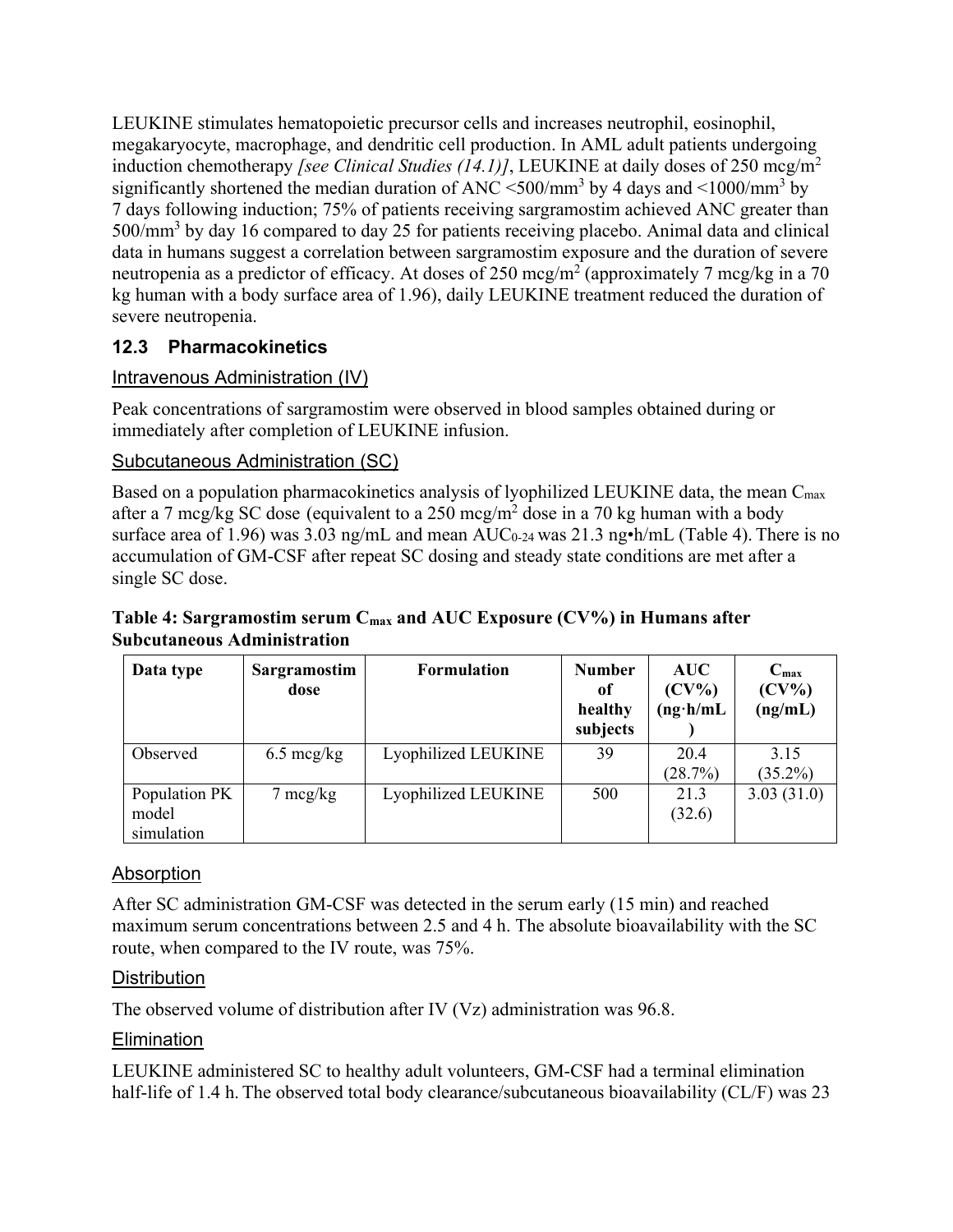L/h. Specific metabolism studies were not conducted, because LEUKINE is a protein and is expected to degrade to small peptides and individual amino acids.

## Special Populations

Adult patients acutely exposed to myelosuppressive doses of radiation (H-ARS)

The pharmacokinetics of sargramostim are not available in adult patients acutely exposed to myelosuppressive doses of radiation. Pharmacokinetic data in irradiated and non-irradiated nonhuman primates and in healthy human adults were used to derive human doses for patients acutely exposed to myelosuppressive doses of radiation. Modeling and simulation of the healthy human adult pharmacokinetic data indicate that sargramostim C<sub>max</sub> and AUC exposures at a LEUKINE dose of 7 mcg/kg in patients acutely exposed to myelosuppressive doses of radiation are expected to exceed sargramostim  $C_{\text{max}}$  (97.6% of patients) and AUC (100% of patients) exposures at a LEUKINE dose of 7 mcg/kg in non-human primates.

Pediatric patients acutely exposed to myelosuppressive doses of radiation (H-ARS)

The pharmacokinetics of sargramostim was not available in pediatric patients acutely exposed to myelosuppressive doses of radiation. The pharmacokinetics of sargramostim in pediatric patients after being exposed to myelosuppressive doses of radiation were estimated by scaling the adult population pharmacokinetic model to the pediatric population. The model-predicted mean AUC0- 24 values at 7, 10, and 12 mcg/kg doses of LEUKINE in pediatric patients weighing greater than 40 kg (~adolescents), 15 to 40 kg (~young children), and 0 to less than 15 kg (~newborns to toddlers), respectively, were similar to AUC values in adults after a 7 mcg/kg dose.

# **13 NONCLINICAL TOXICOLOGY**

# **13.1 Carcinogenesis, Mutagenesis, Impairment of Fertility**

## Carcinogenesis and Mutagenesis

Carcinogenicity and genetic toxicology studies have not been conducted with LEUKINE.

## Impairment of Fertility

LEUKINE had no effect on fertility of female rabbits up to a dose of 200 mcg/kg/day.

The toxicology studies with up to 6 weeks of exposure to LEUKINE in sexually mature female and male cynomolgus monkeys did not reveal findings in male or female reproductive organs that would suggest impairment of fertility up to a dose of 200 mcg/kg/day. At 200 mcg/kg, the AUC exposure of LEUKINE was 8.8 to 11.4 times (monkeys) and 2.0 to 25.3 times (rabbits) the exposure in humans at the recommended clinical dose of  $250 \text{~mg/m}^2$ .

After the first administration, a dose of 200 mcg/kg/day corresponds to an AUC of approximately 11.4 (monkeys) and 25.3 (rabbits) times the exposures observed in patients treated with the clinical LEUKINE dose of 250 mcg/m<sup>2</sup>; however, due to the production of anti-LEUKINE antibodies with repeat administration, the AUC decreased to 8.8 (monkeys) and 2.0 (rabbits) times the clinical exposure by the end of the dosing periods.

# **14 CLINICAL STUDIES**

# **14.1 Following Induction Chemotherapy for Acute Myelogenous Leukemia**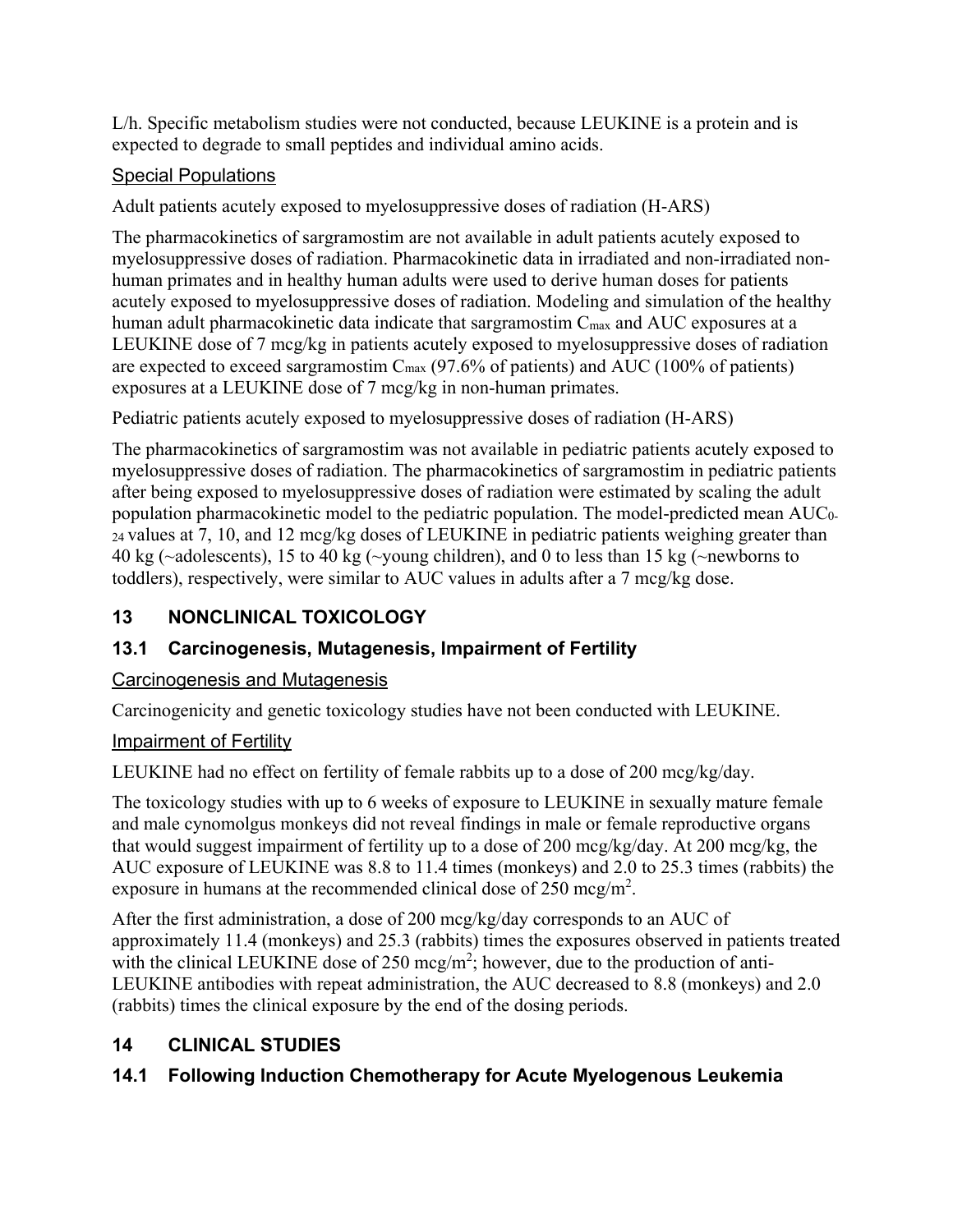The efficacy of LEUKINE in the treatment of AML was evaluated in a multicenter, randomized, double-blind placebo-controlled trial (study 305) of 99 newly-diagnosed adult patients, 55-70 years of age, receiving induction with or without consolidation. A combination of standard doses of daunorubicin (days 1-3) and ara-C (days 1-7) was administered during induction and high dose ara-C was administered days 1-6 as a single course of consolidation, if given. Bone marrow evaluation was performed on day 10 following induction chemotherapy. If hypoplasia with <5% blasts was not achieved, patients immediately received a second cycle of induction chemotherapy. If the bone marrow was hypoplastic with <5% blasts on day 10 or four days following the second cycle of induction chemotherapy, LEUKINE (250 mcg/m<sup>2</sup>/day) or placebo was given intravenously over four hours each day, starting four days after the completion of chemotherapy. Study drug was continued until an  $\text{ANC} \geq 1500 \text{ cells/mm}^3$  for three consecutive days was attained or a maximum of 42 days. LEUKINE or placebo was also administered after the single course of consolidation chemotherapy if delivered (ara-C 3-6 weeks after induction following neutrophil recovery). Study drug was discontinued immediately if leukemic regrowth occurred.

LEUKINE significantly shortened the median duration of ANC <500 cells/mm<sup>3</sup> by 4 days and  $\leq$ 1000 cells/mm<sup>3</sup> by 7 days following induction (see Table 5). Of patients receiving LEUKINE, 75% achieved ANC  $>$  500 cells/mm<sup>3</sup> by day 16, compared to day 25 for patients receiving placebo. The proportion of patients receiving one cycle (70%) or two cycles (30%) of induction was similar in both treatment groups. LEUKINE significantly shortened the median times to neutrophil recovery whether one cycle (12 vs. 15 days) or two cycles (14 vs. 23 days) of induction chemotherapy was administered. Median times to platelet  $(>20,000 \text{ cells/mm}^3)$  and RBC transfusion independence were not significantly different between treatment groups.

| <b>Dataset</b>                       | <b>LEUKINE</b><br>$n=52^a$<br>Median $(25\%,$<br>75% | <b>Placebo</b><br>$n = 47$<br>Median (25%, 75%) |       |
|--------------------------------------|------------------------------------------------------|-------------------------------------------------|-------|
| ANC $>500/mm^3$ <sup>c</sup>         | 13(11, 16)                                           | 17(13, 25)                                      | 0.009 |
| ANC $>1000/\text{mm}^3$ <sup>d</sup> | 14(12, 18)                                           | 21(13, 34)                                      | 0.003 |
| PLT >20,000/mm <sup>3 e</sup>        | 11(7, 14)                                            | 12(9, > 42)                                     | 0.10  |
| RBC <sup>f</sup>                     | 12(9, 24)                                            | 14(9, 42)                                       | 0.53  |

**Table 5: Hematological Recovery (in Days) in Patients with AML: Induction** 

a Patients with missing data censored

- b p = Generalized Wilcoxon
- $\frac{c}{2}$  patients on LEUKINE and 4 patients on placebo had missing values
- d 2 patients on LEUKINE and 3 patients on placebo had missing values
- e <sup>e</sup> 4 patients on placebo had missing values<br> $f = 3$  patients on LEUKINE and 4 patients on
- f 3 patients on LEUKINE and 4 patients on placebo had missing values

During the consolidation phase of treatment, LEUKINE did not shorten the median time to recovery of ANC to 500 cells/mm<sup>3</sup> (13 days) or 1000 cells/mm<sup>3</sup> (14.5 days) compared to placebo. There were no significant differences in time to platelet and RBC transfusion independence.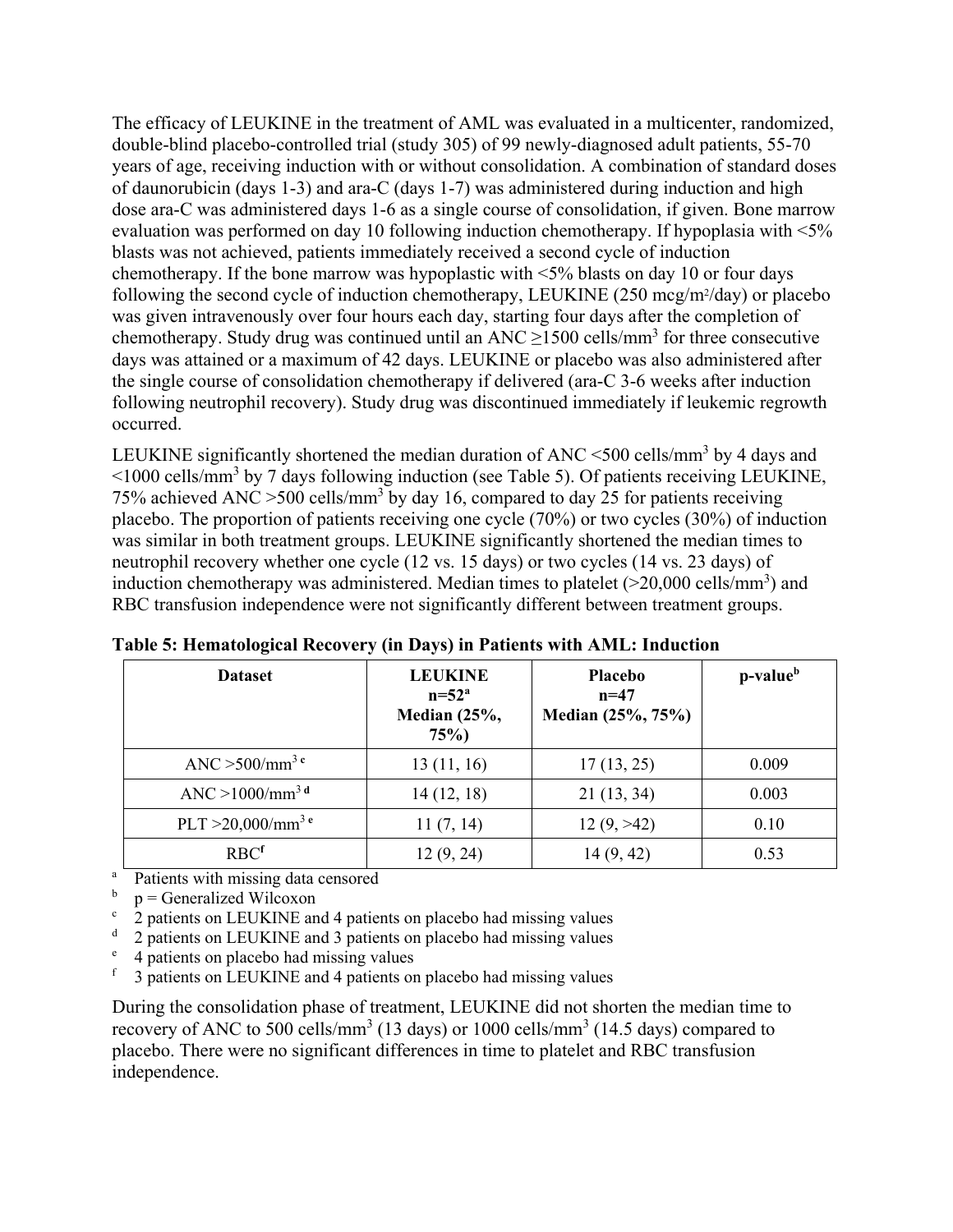The incidence of severe infections and deaths associated with infections was significantly reduced in patients who received LEUKINE. During induction or consolidation, 27 of 52 patients receiving LEUKINE and 35 of 47 patients receiving placebo had at least one grade 3, 4 or 5 infection (p=0.02). Twenty-five patients receiving LEUKINE and 30 patients receiving placebo experienced severe and fatal infections during induction only. There were significantly fewer deaths from infectious causes in the LEUKINE arm (3 vs. 11, p=0.02). The majority of deaths in the placebo group were associated with fungal infections with pneumonia as the primary infection.

### **14.2 Autologous Peripheral Blood Progenitor Cell Mobilization and Collection**

A retrospective review was conducted of data from adult patients with cancer undergoing collection of peripheral blood progenitor cells (PBPC) at a single transplant center. Mobilization of PBPC and myeloid reconstitution post transplant were compared between four groups of patients (n=196) receiving LEUKINE for mobilization and a historical control group who did not receive any mobilization treatment [progenitor cells collected by leukapheresis without mobilization (n=100)]. Sequential cohorts received LEUKINE. The cohorts differed by dose  $(125 \text{ or } 250 \text{ meg/m}^2/\text{day})$ , route (IV over 24 hours or SC) and use of LEUKINE post transplant. Leukaphereses were initiated for all mobilization groups after the WBC reached 10,000 cells/mm<sup>3</sup>. Leukaphereses continued until both a minimum number of mononucleated cells (MNC) were collected (6.5 or  $8.0 \times 10^8$ /kg body weight) and a minimum number of aphereses (5-8) were performed. Both minimum requirements varied by treatment cohort and planned conditioning regimen. If subjects failed to reach a WBC of 10,000 cells/mm<sup>3</sup> by day 5, another cytokine was substituted for LEUKINE.

Marked mobilization effects were seen in patients administered the higher dose of LEUKINE  $(250 \text{~mcg/m}^2)$  either IV (n=63) or SC (n=41). PBPCs from patients treated at the 250 mcg/m<sup>2</sup>/day dose had a significantly higher number of granulocyte-macrophage colony-forming units (CFU-GM) than those collected without mobilization. The mean value after thawing was  $11.41 \times 10^4$  CFU-GM/kg for all LEUKINE-mobilized patients, compared to  $0.96 \times 10^4$ /kg for the non-mobilized group. A similar difference was observed in the mean number of erythrocyte burst-forming units (BFU-E) collected (23.96  $\times$  10<sup>4</sup>/kg for patients mobilized with 250 mcg/m<sup>2</sup> doses of LEUKINE administered SC vs.  $1.63 \times 10^4$ /kg for non-mobilized patients).

A second retrospective review of data from patients undergoing PBPC at another single transplant center was also conducted. LEUKINE was given SC at 250 mcg/m<sup>2</sup>/day once a day  $(n=10)$  or twice a day  $(n=21)$  until completion of apheresis. Apheresis was begun on day 5 of LEUKINE administration and continued until the targeted MNC count of  $9 \times 10^8$ /kg or CD34+ cell count of  $1 \times 10^6$ /kg was reached. There was no difference in CD34+ cell count in patients receiving LEUKINE once or twice a day.

### **14.3 Autologous Peripheral Blood Progenitor Cell and Bone Marrow Transplantation**

The efficacy of LEUKINE to accelerate myeloid reconstitution following autologous PBPC was established in the retrospective review above. After transplantation, mobilized subjects had shorter times to neutrophil recovery and fewer days between transplantation and the last platelet transfusion compared to non-mobilized subjects. Neutrophil recovery  $(ANC > 500$  cells/mm<sup>3</sup>) was more rapid in patients administered LEUKINE following PBPC transplantation with LEUKINE-mobilized cells (see Table 6). Mobilized patients also had fewer days to the last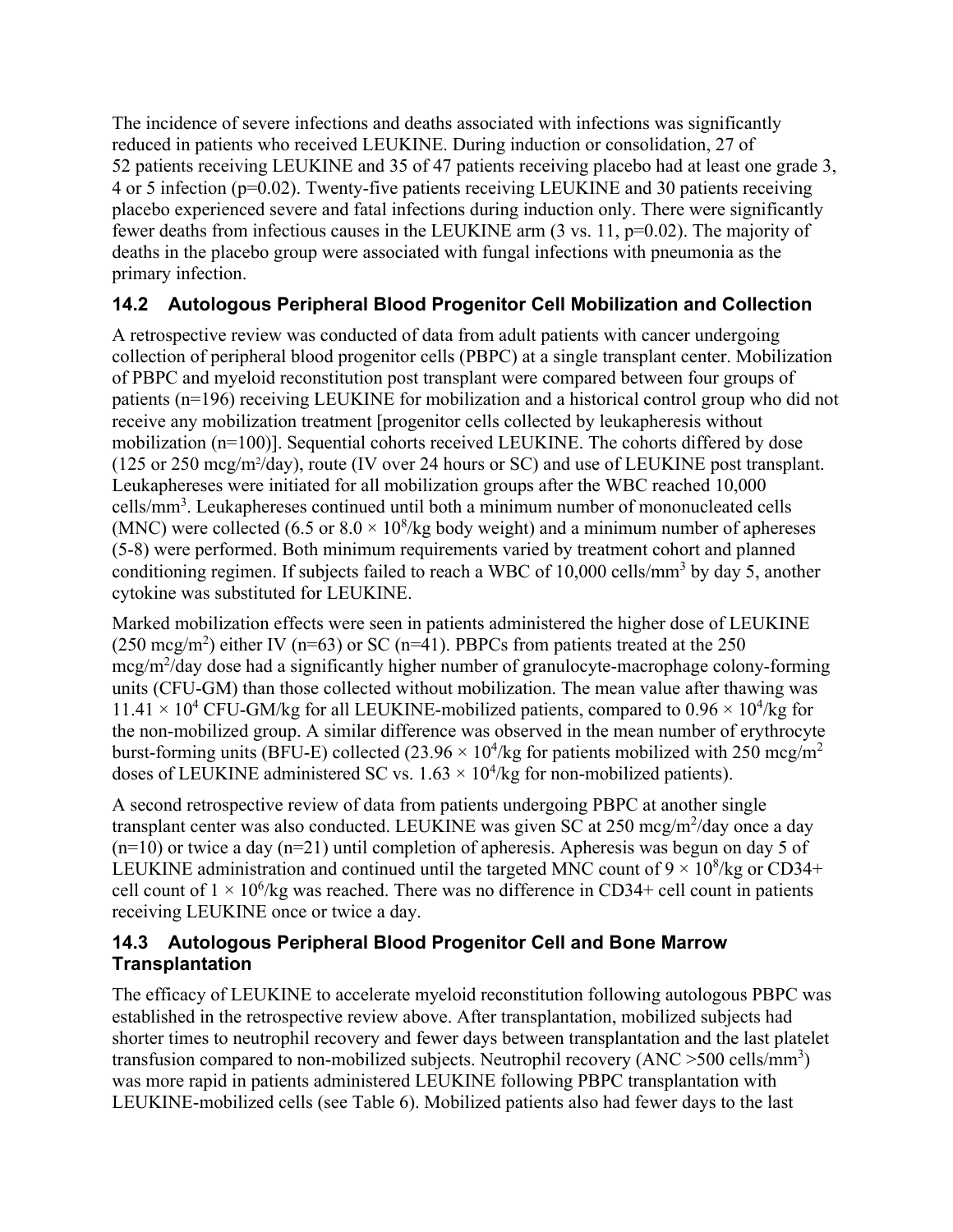platelet transfusion and last RBC transfusion, and a shorter duration of hospitalization than did non-mobilized subjects.

|                      | <b>LEUKINE</b><br><b>Route for</b><br><b>Mobilization</b> | Post transplant<br><b>LEUKINE</b> | <b>Median Day</b><br><b>ANC</b><br>$>500$ cells/mm <sup>3</sup> | <b>Median Day of</b><br>Last platelet<br>transfusion |
|----------------------|-----------------------------------------------------------|-----------------------------------|-----------------------------------------------------------------|------------------------------------------------------|
| No Mobilization      |                                                           | No                                | 29                                                              | 28                                                   |
| <b>LEUKINE</b>       |                                                           | No                                | 21                                                              | 24                                                   |
| $250 \text{~mg/m}^2$ | IV                                                        | Yes                               | 12                                                              | 19                                                   |
|                      | SC                                                        | Yes                               | 12                                                              |                                                      |

**Table 6: ANC and Platelet Recovery after PBPC Transplantation** 

The efficacy of LEUKINE on time to myeloid reconstitution following autologous BMT was established by three single-center, randomized, placebo-controlled and double-blinded studies (studies 301, 302, and 303) in adult and pediatric patients undergoing autologous BMT for lymphoid malignancies. A total of 128 patients (65 LEUKINE, 63 placebo) were enrolled in these three studies. The median age was 38 years (range 3-62 years), and 12 patients were younger than 18 years of age. The majority of the patients had lymphoid malignancy (87 NHL, 17 ALL), 23 patients had Hodgkin lymphoma, and one patient had AML. In 72 patients with NHL or ALL, the bone marrow harvest was purged with one of several monoclonal antibodies prior to storage. No chemical agent was used for *in vitro* treatment of the bone marrow. Preparative regimens in the three studies included cyclophosphamide (total dose 120-150 mg/kg) and total body irradiation (total dose 1,200-1,575 rads). Other regimens used in patients with Hodgkin's disease and NHL without radiotherapy consisted of three or more of the following in combination (expressed as total dose): cytosine arabinoside  $(400 \text{ mg/m}^2)$  and carmustine  $(300 \text{ g/m}^2)$ mg/m<sup>2</sup>), cyclophosphamide (140-150 mg/kg), hydroxyurea (4.5 grams/m<sup>2</sup>), and etoposide (375- $450 \text{ mg/m}^2$ ).

Compared to placebo, administration of LEUKINE in two studies (study 301: 44 patients, 23 patients treated with LEUKINE, and study 303: 47 patients, 24 treated with LEUKINE) significantly improved the following hematologic and clinical endpoints: time to neutrophil recovery, duration of hospitalization and infection experience or antibacterial usage. In the third study (study 302: 37 patients who underwent autologous BMT, 18 treated with LEUKINE) there was a positive trend toward earlier myeloid engraftment in favor of LEUKINE. This latter study differed from the other two in having enrolled a large number of patients with Hodgkin lymphoma who had also received extensive radiation and chemotherapy prior to harvest of autologous bone marrow. In the following combined analysis of the three studies, these two subgroups (NHL and ALL vs. Hodgkin lymphoma) are presented separately.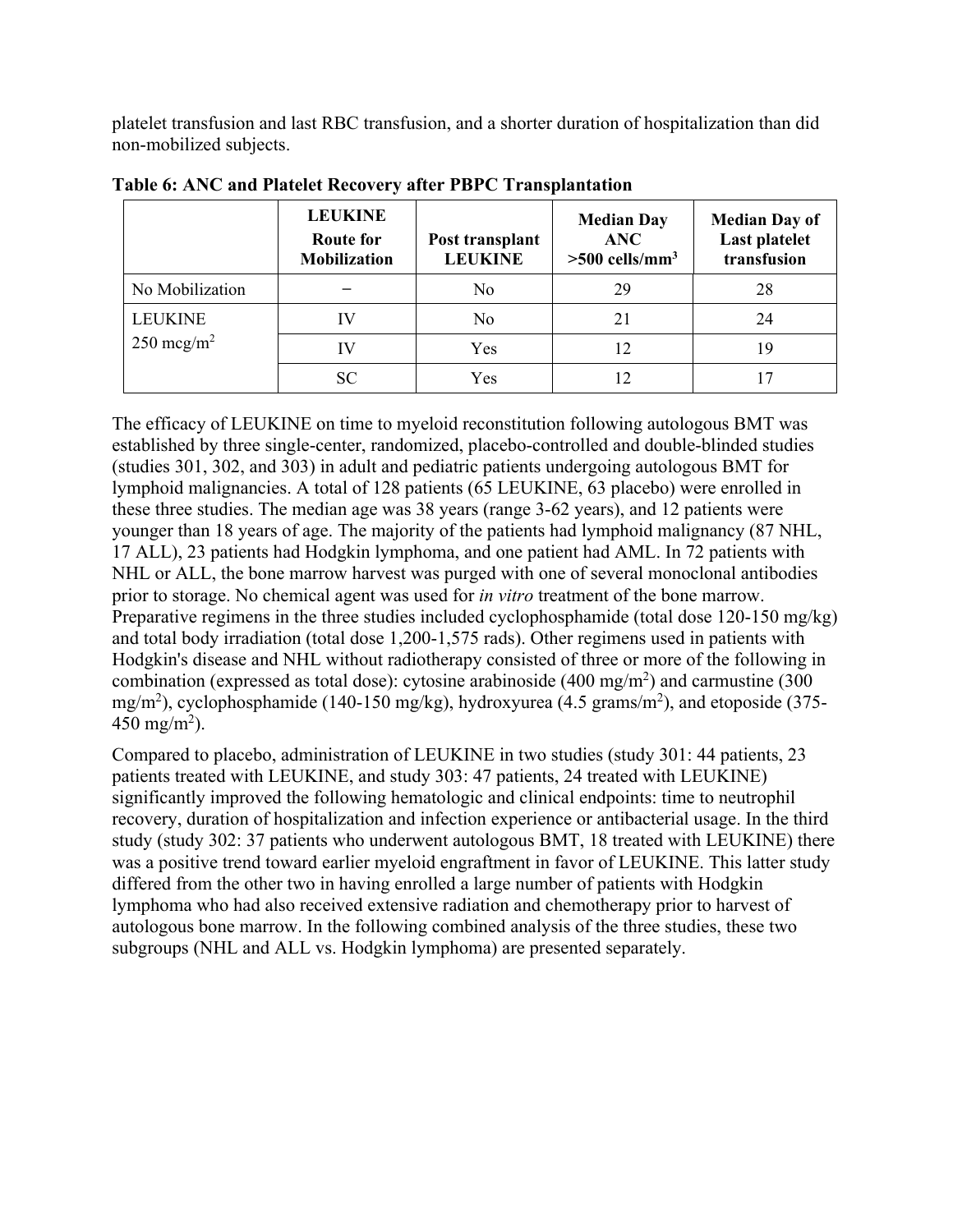### Patients with Lymphoid Malignancy (Non-Hodgkin's Lymphoma and Acute Lymphoblastic Leukemia)

Neutrophil recovery (ANC  $\geq$ 500 cells/mm<sup>3</sup>) in 54 patients with NHL or ALL receiving LEUKINE on Studies 301, 302 and 303 was observed on day 18, and on day 24 in 50 patients treated with placebo (see Table 7). The median duration of hospitalization was six days shorter for the LEUKINE group than for the placebo group. Median duration of infectious episodes (defined as fever and neutropenia; or two positive cultures of the same organism; or fever  $>38^{\circ}$ C and one positive blood culture; or clinical evidence of infection) was three days less in the group treated with LEUKINE. The median duration of antibacterial administration in the post transplantation period was four days shorter for the patients treated with LEUKINE than for placebo-treated patients.

**Table 7: Autologous BMT: Combined Analysis from Placebo-Controlled Clinical Trials of Responses in Patients with NHL and ALL Median Values (days)** 

|                     | ANC $\geq 500$<br>cells / $mm3$ | ANC $\geq 1000$<br>cells/mm <sup>3</sup> | <b>Duration of</b><br>Hospitalization | <b>Duration of</b><br><b>Infection</b> | <b>Duration of</b><br>Antibacterial<br><b>Therapy</b> |
|---------------------|---------------------------------|------------------------------------------|---------------------------------------|----------------------------------------|-------------------------------------------------------|
| LEUKINE<br>$n = 54$ | $18^{a,b}$                      | $24^{a, b}$                              | 25 <sup>a</sup>                       | 1 <sup>a</sup>                         | 21 <sup>a</sup>                                       |
| Placebo<br>$n=50$   | 24                              | 32                                       | 31                                    |                                        | 25                                                    |

a p <0.05 Wilcoxon or Cochran-Mantel-Haenszel RIDIT chi-squared

 $p < 0.05$  Log rank

## **14.4 Allogeneic Bone Marrow Transplantation**

A multicenter, randomized, placebo-controlled, and double-blinded study (study 9002) was conducted to evaluate the safety and efficacy of LEUKINE for promoting hematopoietic reconstitution following allogeneic BMT. A total of 109 adult and pediatric patients (53 LEUKINE, 56 placebo) were enrolled in the study. The median age was 34.7 years (range 2.2- 65.1 years). Twenty-three patients (11 LEUKINE, 12 placebo) were 18 years old or younger. Sixty-seven patients had myeloid malignancies (33 AML, 34 CML), 17 had lymphoid malignancies (12 ALL, 5 NHL), three patients had Hodgkin's disease, six had multiple myeloma, nine had myelodysplastic disease, and seven patients had aplastic anemia. In 22 patients at one of the seven study sites, bone marrow harvests were depleted of T cells. Preparative regimens included cyclophosphamide, busulfan, cytosine arabinoside, etoposide, methotrexate, corticosteroids, and asparaginase. Some patients also received total body, splenic, or testicular irradiation. Primary GVHD prophylaxis was cyclosporine and a corticosteroid.

Accelerated myeloid engraftment was associated with significant laboratory and clinical benefits. Compared to placebo, administration of LEUKINE significantly improved the following: time to neutrophil engraftment, duration of hospitalization, number of patients with bacteremia, and overall incidence of infection (see Table 8).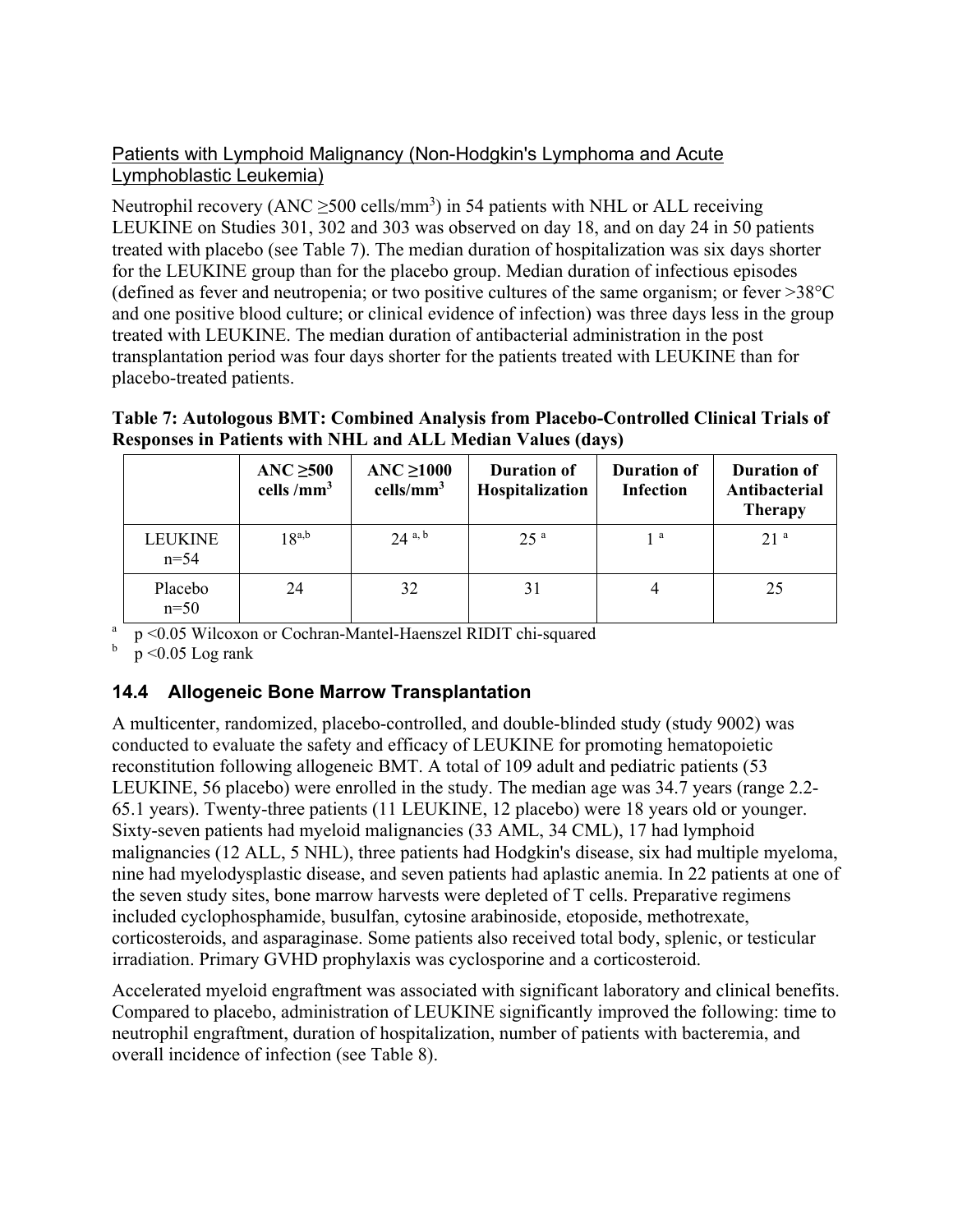**Table 8: Allogeneic BMT: Analysis of Data from Placebo-Controlled Clinical Trial Median Values (days or number of patients)** 

|                          | <b>ANC</b><br>$\geq 500/mm^3$ | <b>ANC</b><br>$\geq$ 1000/mm <sup>3</sup> | Number of<br><b>Patients with</b><br><b>Infections</b> | Number of<br><b>Patients with</b><br><b>Bacteremia</b> | Days of<br>Hospitalization |
|--------------------------|-------------------------------|-------------------------------------------|--------------------------------------------------------|--------------------------------------------------------|----------------------------|
| <b>LEUKINE</b><br>$n=53$ | $13^{\rm a}$                  | 14 <sup>a</sup>                           | 30 <sup>a</sup>                                        | $\mathsf{Q}^{\mathsf{b}}$                              | 25 <sup>a</sup>            |
| Placebo<br>$n=56$        | 17                            | 19                                        | 42                                                     | 19                                                     | 26                         |

a p <0.05 generalized Wilcoxon test

 $b$  p < 0.05 simple chi-square test

Median time to myeloid recovery (ANC  $\geq$ 500 cells/mm<sup>3</sup>) in 53 patients receiving LEUKINE was 4 four days less than in 56 patients treated with placebo (see Table 8). The numbers of patients with bacteremia and infection were significantly lower in the LEUKINE group compared to the placebo group (9/53 versus 19/56 and 30/53 versus 42/56, respectively). There were a number of secondary laboratory and clinical endpoints. Of these, only the incidence of severe (grade 3/4) mucositis was significantly improved in the LEUKINE group (4/53) compared to the placebo group (16/56) at p<0.05. LEUKINE-treated patients also had a shorter median duration of post transplant IV antibiotic infusions, and a shorter median number of days to last platelet and RBC transfusions compared to placebo patients, but none of these differences reached statistical significance.

#### **14.5 Treatment of Delayed Neutrophil Recovery or Graft Failure After Allogeneic or Autologous Bone Marrow Transplantation**

A historically-controlled study (study 501) was conducted in patients experiencing graft failure following allogeneic or autologous BMT to determine whether LEUKINE improved survival after BMT failure.

Three categories of patients were eligible for this study:

- 1. patients displaying a delay in neutrophil recovery (ANC  $\leq$ 100 cells/mm<sup>3</sup> by day 28 post transplantation);
- 2. patients displaying a delay in neutrophil recovery (ANC  $\leq$ 100 cells/mm<sup>3</sup> by day 21 post transplantation) and who had evidence of an active infection; and
- 3. patients who lost their marrow graft after a transient neutrophil recovery (manifested by an average of ANC  $\geq$ 500 cells/mm<sup>3</sup> for at least one week followed by loss of engraftment with ANC  $\leq$ 500 cells/mm<sup>3</sup> for at least one week beyond day 21 post transplantation).

A total of 140 eligible adult and pediatric patients from 35 institutions were treated with LEUKINE and evaluated in comparison to 103 historical control patients from a single institution. One hundred sixty-three patients had lymphoid or myeloid leukemia, 24 patients had NHL, 19 patients had Hodgkin's disease and 37 patients had other diseases, such as aplastic anemia, myelodysplasia or non-hematologic malignancy. The majority of patients (223 out of 243) had received prior chemotherapy with or without radiotherapy and/or immunotherapy prior to preparation for transplantation. The median age of enrolled patients was 27 years (range 1-66 years). Thirty-seven patients were younger than 18 years of age.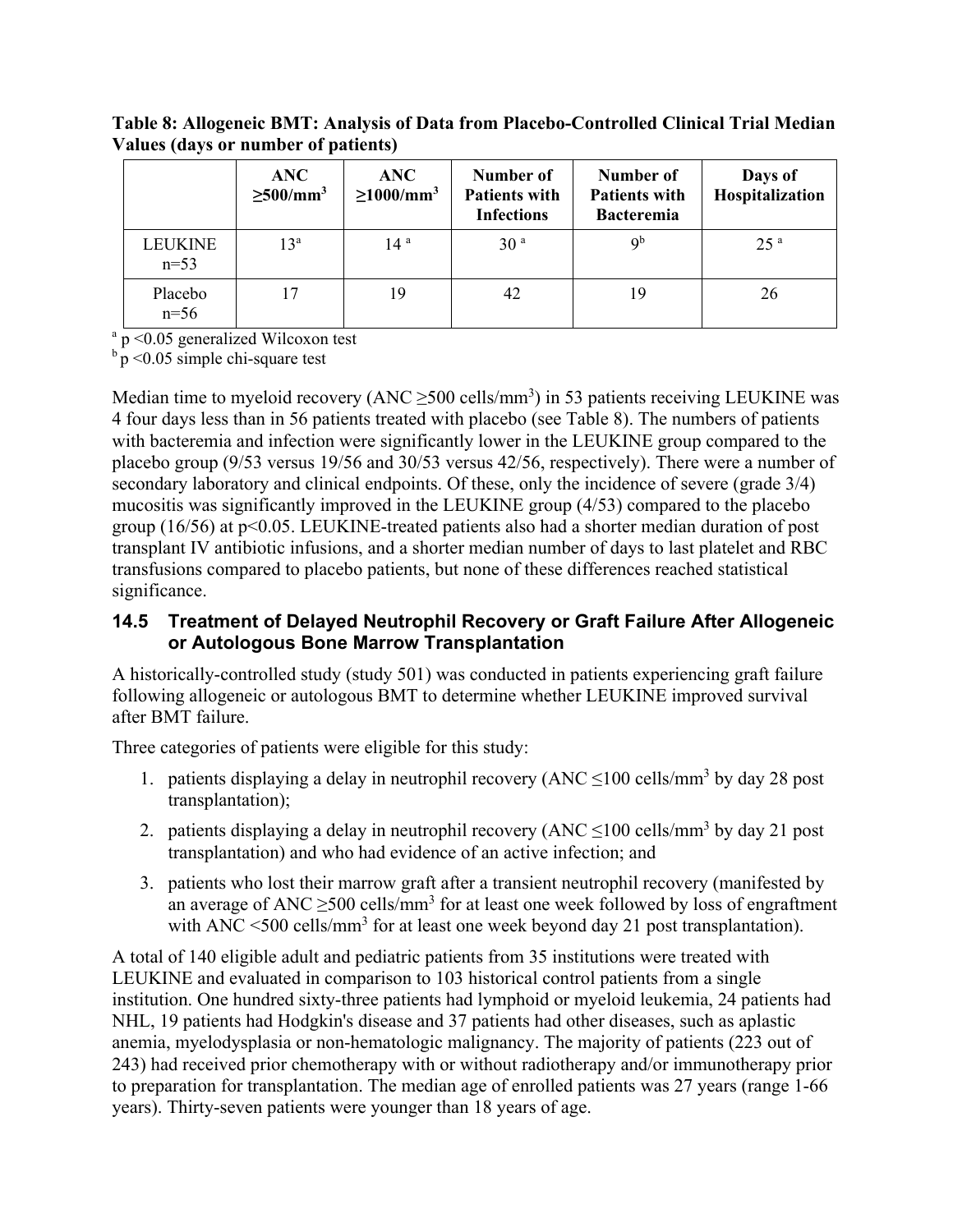One hundred-day survival was improved in favor of the patients treated with LEUKINE for graft failure following either autologous or allogeneic BMT. In addition, the median survival was improved by greater than two-fold. The median survival of patients treated with LEUKINE after autologous failure was 474 days versus 161 days for the historical patients. Similarly, after allogeneic failure, the median survival was 97 days with LEUKINE treatment and 35 days for the historical controls. Improvement in survival was better in patients with fewer impaired organs. The Multiple Organ Failure (MOF) score is a clinical and laboratory assessment of seven major organ systems: cardiovascular, respiratory, gastrointestinal, hematologic, renal, hepatic, and neurologic. Median survival by MOF category is presented in Table 9.

| $\sim$ $\sim$ $\sim$ $\sim$ |                     |                  |                                          |
|-----------------------------|---------------------|------------------|------------------------------------------|
|                             | $MOF \leq 2$ Organs | $MOF > 2$ Organs | <b>MOF</b> (Composite of<br>both groups) |
| <b>Autologous BMT</b>       |                     |                  |                                          |
| <b>LEUKINE</b>              | $474 (n=58)$        | $78.5$ (n=10)    | $474(n=68)$                              |
| Historical                  | $165$ (n=14)        | $39(n=3)$        | 161 $(n=17)$                             |
| <b>Allogeneic BMT</b>       |                     |                  |                                          |
| <b>LEUKINE</b>              | $174(n=50)$         | $27(n=22)$       | $97 (n=72)$                              |
| Historical                  | $52.5$ (n=60)       | $15.5$ (n=26)    | $35(n=86)$                               |

**Table 9: Median Survival by Multiple Organ Failure (MOF) Category Median Survival (days)** 

## **14.6 Acute Exposure to Myelosuppressive Doses of Radiation (H-ARS)**

Efficacy studies of LEUKINE could not be conducted in humans with acute radiation syndrome for ethical and feasibility reasons. The use of LEUKINE in the H-ARS indication was based on efficacy studies conducted in animals and data supporting LEUKINE's effect on severe neutropenia in patients undergoing autologous or allogeneic BMT following myelosuppressive chemotherapy with or without total body irradiation, and in patients with acute myelogenous leukemia following myelosuppressive chemotherapy *[see Dosage and Administration (2.1 to 2.6)]*.

The recommended dose of LEUKINE for adults exposed to myelosuppressive doses of radiation is 7 mcg/kg as a single daily SC injection *[see Dosage and Administration (2.6)].* The 7 mcg/kg dosing regimen is based on population modeling and simulation analyses. The sargramostim exposure associated with the 7 mcg/kg adult dose is expected to be higher than sargramostim exposure in the nonclinical efficacy study and therefore are expected to provide sufficient pharmacodynamic activity to treat humans exposed to myelosuppressive doses of radiation *[see Clinical Pharmacology (12.3)]*. The safety of LEUKINE at a dose of 250 mcg/m<sup>2</sup>/day (approximately 7 mcg/kg) has been assessed on the basis of clinical experience in myeloid reconstitution in patients after autologous or allogeneic BMT, and in patients with AML *[see Adverse Reactions (6.1)]*.

The efficacy of LEUKINE was studied in a randomized, blinded, placebo-controlled study in a nonhuman primate model of radiation injury. Rhesus macaques (50% male) were randomized to a control ( $n = 36$ ) or treated ( $n = 36$ ) group. Animals were exposed to total body irradiation at a dose that would be lethal in 50% to 60% of animals (655 cGy) by day 60 post irradiation (lethal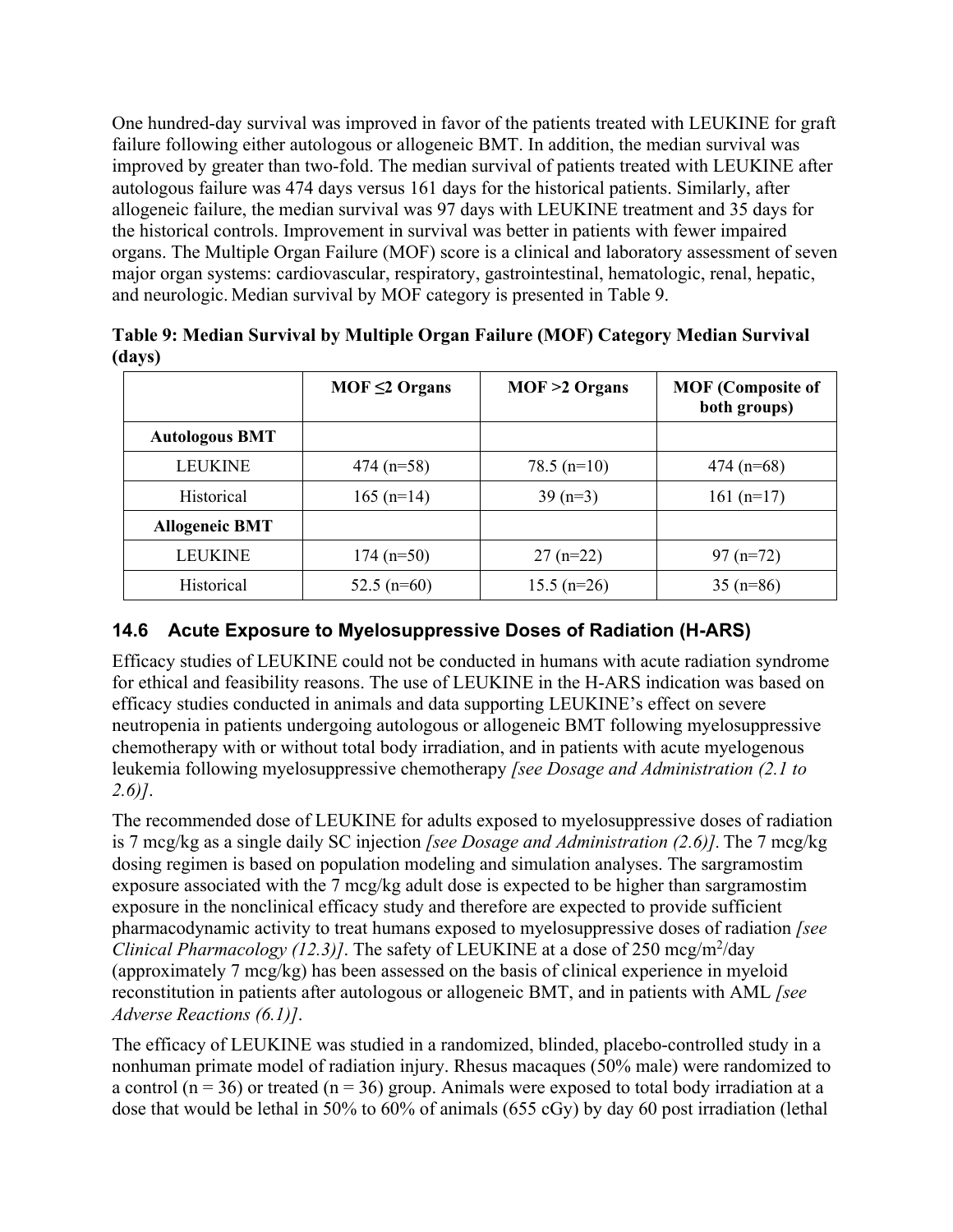dose [LD]<sub>50-60/60)</sub>. Starting  $48 \pm 1$  hour after irradiation, animals received daily SC injections of placebo (sterile water for injection, USP) or LEUKINE (7 mcg/kg/day). Blinded treatment was stopped when one of the following criteria was met: ANC  $\geq$ 1,000 cells/mm<sup>3</sup> for 3 consecutive days or if the ANC  $\geq$ 10,000 cells/mm<sup>3</sup>. Animals received minimal supportive care that included a prophylactic antibiotic, antiemetic, analgesics, and parenteral fluids. No whole blood, blood products or individualized antibiotics were provided.

LEUKINE significantly ( $p=0.0018$ ) increased survival at day 60 in irradiated nonhuman primates: 78% survival (28/36) in the LEUKINE group compared to 42% survival (15/36) in the control group.

In the same study, an exploratory cohort of 36 rhesus macaques randomized to control  $(n=18)$  or treated (n=18) was exposed to total body irradiation at a dose that would be lethal in 70-80% of animals (713 cGY) by day 60 post irradiation. LEUKINE increased survival at day 60 in irradiated nonhuman primates: 61% survival (11/18) in the LEUKINE group compared to 17% survival  $(3/18)$  in the control group.

## **16 HOW SUPPLIED/STORAGE AND HANDLING**

### How Supplied

LEUKINE (sargramostim) for injection is a sterile, preservative-free, white lyophilized powder supplied in a carton containing five 250 mcg single-dose vials. (NDC 71837-5843-5).

### Storage and Handling

Store LEUKINE vials refrigerated at 2°C to 8°C (36°F to 46°F) in the original carton to protect from light. Do not freeze or shake. Do not use beyond the expiration date printed on the vial.

## **17 PATIENT COUNSELING INFORMATION**

Advise the patient to read the FDA-approved patient labeling (Patient Information).

LEUKINE should be used under the guidance and supervision of a health care professional. However, if the physician determines that LEUKINE may be used outside of the hospital or office setting, persons who will be administering LEUKINE should be instructed as to the proper dose, and the method of reconstituting and administering LEUKINE *[see Dosage and Administration (2.7)]*. If home use is prescribed, patients should be instructed in the importance of proper disposal and cautioned against the reuse of needles, syringes, drug product, and diluent. A puncture resistant container should be used by the patient for the disposal of used needles.

Advise patients of the following risks and potential risks with LEUKINE:

- Serious allergic reactions *[see Warnings and Precautions (5.1)]*
- Infusion related reactions *[see Warnings and Precautions (5.2)]*
- Risk of severe myelosuppression when LEUKINE administered within 24 hours of chemotherapy or radiotherapy *[see Warnings and Precautions (5.3)]*
- Effusions and capillary leak syndrome *[see Warnings and Precautions (5.4)]*
- Supraventricular arrhythmias *[see Warnings and Precautions (5.5)]*
- Leukocytosis including eosinophilia *[see Warnings and Precautions (5.6)]*